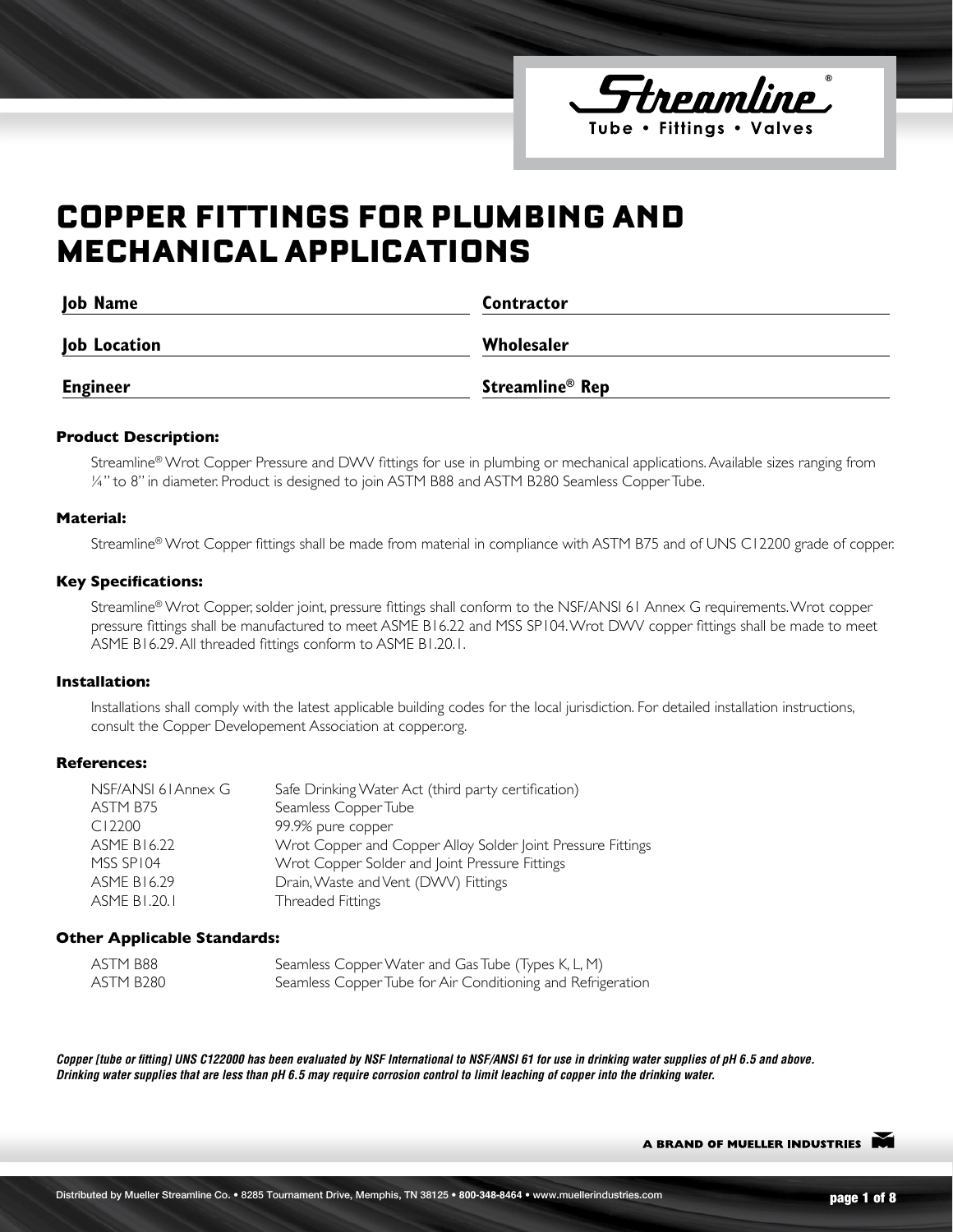Ftreamline

### COPPER FITTINGS – PLUMBING SOLDER JOINT PRESSURE & DWV

|                                | <u>ADAPTER</u>                       |                          |             |              |                               | ADAPTER (CONT.)                                       |                          |                   |                      | W 01759                             | <b>BUSHING (CONT.)</b>                 |                               |              |              |
|--------------------------------|--------------------------------------|--------------------------|-------------|--------------|-------------------------------|-------------------------------------------------------|--------------------------|-------------------|----------------------|-------------------------------------|----------------------------------------|-------------------------------|--------------|--------------|
| <b>FEMALE</b><br><b>WC-402</b> |                                      |                          | CxF         |              | W 01113                       | <b>REDUCING</b><br>$1/4 \times 1/2$                   | 50                       | 500               | 0.08                 | W 01767                             | $x 1 - 1/4$<br>$2 - 1/2 \times 2$      | 5                             | 50<br>50     | 0.94<br>0.92 |
| Part                           | Size                                 | Box                      | Ctn         | Wt           | W 01114                       | $x \frac{3}{8}$                                       | 50                       | 750               | 0.06                 |                                     | <b>BUSHING</b>                         |                               |              |              |
| W 01207                        | 1/8                                  | 100                      | 1500        | 0.04         | W 01116<br>W 01123            | $x \frac{1}{8}$<br>$3/8 \times 3/4$                   | 50<br>25                 | 2000<br>250       | 0.02<br>0.17         | <b>FLUSH</b>                        |                                        |                               |              |              |
| W 01215<br>W 01225             | 1/4<br>3/8                           | 50<br>50                 | 750<br>750  | 0.04<br>0.07 | W 01124                       | x 1/2                                                 | 50                       | 500               | 0.09                 | <b>WC-417</b>                       |                                        |                               | FTG X F      |              |
| WB01231                        | 1/2                                  | 50                       | 500         | 0.10         | W 01126                       | x 1/4                                                 | 50                       | 750               | 0.05                 | (BRASS)                             |                                        |                               |              |              |
| WB01246                        | 3/4                                  | 25                       | 250         | 0.14         | W 01129<br>WB01130            | $1/2 \times 1$<br>$x \frac{3}{4}$                     | 15<br>25                 | 150<br>250        | 0.30<br>0.17         | Part<br>A 07813                     | Size<br>$1/2 \times 1/4$               | Box<br>50                     | Ctn<br>1200  | Wt<br>0.02   |
| WB01263<br>W 01271             | $1 - 1/4$                            | 10<br>10                 | 100<br>100  | 0.25<br>0.45 | W 01132                       | $x \frac{3}{8}$                                       | 50                       | 500               | 0.07                 | A 07812                             | x 1/8                                  | 100                           | 1600         | 0.04         |
| W 01279                        | $1 - 1/2$                            | 10                       | 100         | 0.53         | W 01133                       | x 1/4                                                 | 25                       | 600               | 0.06                 | A 07814                             | $3/4 \times 3/8$                       | 50                            | 450          | 0.08         |
| W 01287                        | $\overline{c}$                       | ٠                        | 50          | 0.57         | W 01138<br>W 01139            | $5/8 \times 3/4$<br>x 1/2                             | 25<br>25                 | 250<br>250        | 0.14<br>0.12         | A 07815<br>A 07816                  | $1 \times 1/2$<br>$1 - 1/4 \times 3/4$ | 50<br>10                      | 300<br>160   | 0.17<br>0.25 |
| W 01296<br>W 01297             | $2 - 1/2$<br>3                       | ÷.                       | 25<br>15    | 1.22<br>1.83 | W 01145                       | $3/4 \times 1$                                        | 10                       | 100               | 0.29                 | A 07817                             | $1 - 1/2 \times 1$                     | 10                            | 90           | 0.34         |
|                                | <b>REDUCING</b>                      |                          |             |              | W 01147                       | x 1/2                                                 | 25                       | 250               | 0.12                 | A 07819                             | $2 \times 1 - 1/2$                     | 10                            | 90           | 0.48         |
| W 01204                        | $1/8 \times 1/2$                     | 100                      | 300         | 0.10         | W 01161<br>W 01162            | $1 \times 1 - 1/2$<br>$x 1 - 1/4$                     | 10<br>10                 | 100<br>100        | 0.48<br>0.39         |                                     | CAP                                    |                               |              |              |
| W 01205<br>W 01206             | $x \frac{3}{8}$<br>x 1/4             | 100<br>100               | 700<br>900  | 0.05<br>0.04 | W 01164                       | $x \frac{3}{4}$                                       | 10                       | 100               | 0.17                 | <b>WC-415</b>                       |                                        |                               | c            |              |
| W 01214                        | $1/4 \times 3/8$                     | 50                       | 750         | 0.06         | W 01165                       | x 1/2                                                 | 10                       | 100               | 0.18                 |                                     |                                        |                               |              |              |
| W 01216                        | x 1/8                                | 100                      | 1500        | 0.03         | W 01170<br>W 01172            | $1 - 1/4 \times 1 - 1/2$<br>x <sub>1</sub>            | 10<br>10                 | 100<br>100        | 0.48<br>0.24         | Part                                | Size                                   | Box                           | Ctn          | Wt           |
| W 01223<br>W 01224             | $3/8 \times 3/4$<br>x 1/2            | 50<br>50                 | 300<br>500  | 0.16<br>0.10 | W 01173                       | $x \frac{3}{4}$                                       | 10                       | 100               | 0.21                 | W 07002                             | 1/8                                    | 50                            | 2000         |              |
| W 01226                        | x 1/4                                | 50                       | 750         | 0.06         | W 01178                       | $1 - 1/2 \times 2$                                    |                          | 50                | 0.78                 | W 07004<br>W 07006                  | 1/4<br>3/8                             | 50<br>50                      | 2000<br>1000 | 0.01<br>0.01 |
| WB01230                        | $1/2 \times 3/4$                     | 25                       | 250         | 0.16         | W 01180<br>W 01181            | $x 1 - 1/4$<br>x 1                                    | 10<br>10                 | 100<br>100        | 0.37<br>0.38         | WB07007                             | 1/2                                    | 50                            | 1000         | 0.02         |
| W 01232<br>W 01233             | x 3/8<br>x 1/4                       | 50<br>50                 | 500<br>500  | 0.07<br>0.06 | W 01188                       | $2 \times 1 - 1/2$                                    |                          | 50                | 0.64                 | W 07008                             | 5/8                                    | 50                            | 2000         | 0.03         |
| W 01238                        | $5/8 \times 3/4$                     | 50                       | 500         | 0.15         | W 01189                       | $x 1 - 1/4$                                           |                          | 50                | 0.57                 | WB07009                             | 3/4                                    | 25                            | 1000         | 0.04         |
| W 01239                        | x 1/2                                | 50                       | 500         | 0.09         | W 01197<br>W 01198            | $2 - 1/2 \times 2$<br>$x 1 - 1/2$                     |                          | 20<br>22          | 0.98<br>0.98         | WB07011<br>W 07012                  | $1 - 1/4$                              | 10<br>25                      | 500<br>250   | 0.08<br>0.11 |
| W 01245<br>W 01247             | $3/4 \times 1$                       | 25<br>25                 | 250<br>250  | 0.27<br>0.11 |                               |                                                       |                          |                   |                      | W 07013                             | $1 - 1/2$                              | 25                            | 250          | 0.18         |
| W 01261                        | x 1/2<br>$1 \times 1 - 1/4$          | 10                       | 100         | 0.28         |                               | <b>ADAPTER</b>                                        |                          |                   |                      | W 07014                             | 2                                      |                               | 100          | 0.30         |
| W 01264                        | x 3/4                                | 25                       | 250         | 0.22         | <b>FITTING</b>                |                                                       |                          | FTG x M           |                      | W 07015<br>W 07016                  | $2 - 1/2$<br>3                         |                               | 50<br>50     | 0.48<br>0.73 |
| W 01265                        | x 1/2                                | 20                       | 200         | 0.25         | <b>WC-404</b>                 |                                                       |                          |                   |                      | W 07017                             | $3 - 1/2$                              |                               | 25           | 1.15         |
| W 01270<br>W 01272             | $1 - 1/4 \times 1 - 1/2$<br>x 1      | 10<br>10                 | 100<br>100  | 0.50<br>0.33 | Part                          | Size                                                  | Box                      | Ctn               | Wt                   | W 07018                             |                                        |                               | 20           | 1.50         |
| W 01278                        | $1 - 1/2 \times 2$                   | ٠                        | 60          | 0.74         | W 01425<br>W 01431            | 3/8<br>1/2                                            | 50<br>50                 | 750<br>500        | 0.05<br>0.09         |                                     | <b>COUPLING</b>                        |                               |              |              |
| W 01280<br>W 01288             | $x 1 - 1/4$<br>$2 \times 1 - 1/2$    | 5<br>5                   | 50<br>50    | 0.39<br>0.74 | W 01446                       | 3/4                                                   | 50                       | 500               | 0.15                 | <b>NO STOP</b>                      |                                        |                               |              |              |
|                                |                                      |                          |             |              | W 01463                       |                                                       | 25                       | 250               | 0.23                 |                                     |                                        |                               | $C \times C$ |              |
|                                |                                      |                          |             |              |                               |                                                       |                          |                   |                      |                                     |                                        |                               |              |              |
|                                | <b>ADAPTER</b>                       |                          |             |              | W 01471<br>W 01479            | $1 - 1/4$<br>$1 - 1/2$                                | 10<br>10                 | 100<br>100        | 0.41<br>0.49         | <b>WC-400NS</b>                     |                                        |                               |              |              |
| <b>FITTING</b>                 |                                      |                          | FTG x F     |              | W 01487                       | 2                                                     |                          | 50                | 0.76                 | Part<br>W 01900                     | Size<br>1/8                            | $\overline{Box}$<br>100       | Ctn<br>4000  | Wt<br>٠      |
| <b>WC-405</b>                  |                                      |                          |             |              | W 01496                       | $2 - 1/2$                                             | $\overline{\phantom{a}}$ | 20                | 1.95                 | W 01901                             | 1/4                                    | 50                            | 2000         | 0.01         |
| Part<br>W 01525                | Size<br>3/8                          | Box<br>50                | Ctn<br>750  | Wt<br>0.05   |                               | <b>REDUCING</b>                                       |                          |                   |                      | W 01902                             | 3/8                                    | 50                            | 1700         | 0.01         |
| W 01531                        | 1/2                                  | 50                       | 450         | 0.11         | W 01432<br>W 01447            | $1/2 \times 3/8$<br>$3/4 \times 1/2$                  | 50<br>50                 | 750<br>500        | 0.06<br>0.13         | W 01903<br>W 01904                  | 1/2<br>5/8                             | 100<br>25                     | 1000<br>375  | 0.03<br>0.04 |
| W 01546                        | 3/4                                  | 25<br>25                 | 250         | 0.17         | W 01464                       | $1 \times 3/4$                                        | 25                       | 250               | 0.19                 | W 01905                             | 3/4                                    | 50                            | 500          | 0.06         |
| W 01563<br>W 01571             | $1 - 1/4$                            | 10                       | 250<br>100  | 0.24<br>0.40 |                               | <b>AIR CHAMBER</b>                                    |                          |                   |                      | W 01906                             |                                        | 25                            | 250          | 0.11         |
| W 01579                        | $1 - 1/2$                            | 10                       | 100         | 0.46         |                               |                                                       |                          |                   |                      | W 01907<br>W 01908                  | $1 - 1/4$<br>$1 - 1/2$                 | 25<br>10                      | 250<br>100   | 0.15<br>0.25 |
| W 01587                        | 2                                    | ٠<br>÷,                  | 50          | 0.65         | <b>WA-515</b><br>Part         |                                                       |                          | <b>FTG</b>        | Wt                   | W 01909                             | 2                                      |                               | 75           | 0.40         |
| W 01596                        | $2 - 1/2$                            |                          | 25          | 1.20         | W 06000                       | Size<br>$1/2 \times 6$                                | Box                      | Ctn<br>100        | 0.22                 | W 01910                             | $2 - 1/2$                              |                               | 50           | 0.66         |
| W 01514                        | <b>REDUCING</b><br>$1/4 \times 3/8$  | 50                       | 750         | 0.06         | W 06001                       | x 12                                                  | ä,                       | 50                | 0.42                 | W 01911<br>W 01913                  | 3<br>4                                 |                               | 25<br>15     | 1.03<br>2.15 |
| W 01524                        | $3/8 \times 1/2$                     | 50                       | 350         | 0.10         | W 06002                       | $3/4 \times 12$                                       | ä,                       | 72                | 0.41                 |                                     | <b>COUPLING</b>                        |                               |              |              |
| W 01526                        | x 1/4                                | 50                       | 750         | 0.06         |                               | <b>BUSHING</b>                                        |                          |                   |                      |                                     |                                        |                               |              |              |
| W 01532<br>W 01547             | $1/2 \times 3/8$<br>$3/4 \times 1/2$ | 50<br>50                 | 750<br>500  | 0.07<br>0.11 | <b>FLUSH</b>                  |                                                       |                          | <b>FTG</b>        | ٠,                   | <b>ROLLED STOP</b><br><b>WC-400</b> |                                        |                               | <b>CXC</b>   |              |
| W 01564                        | $1 \times 3/4$                       | 25                       | 250         | 0.18         | WC-106                        |                                                       |                          |                   |                      | Part                                | Size                                   | Box                           | Ctn          | Wt           |
|                                | <b>ADAPTER</b>                       |                          |             |              | Part                          | Size                                                  | Box                      | Ctn               | Wt                   | W 01003                             | 1/8                                    | 100                           | 4000         |              |
| <b>MALE</b>                    |                                      |                          | C x M       |              | W 01706<br>W 01712            | $1/4 \times 1/8$<br>$3/8 \times 1/4$                  | 100<br>100               | 4000<br>3400      | 0.01<br>0.01         | W 01009<br>W 01017                  | 1/4<br>3/8                             | 50<br>50                      | 2000<br>1700 | 0.01<br>0.01 |
| <b>WC-401</b>                  |                                      |                          |             | Wt           | W 01714                       | x 1/8                                                 | 100                      | 2400              | 0.02                 | WB01022                             | 1/2                                    | 50                            | 1000         | 0.03         |
| Part<br>W 01107                | Size<br>1/8                          | Box<br>50                | Ctn<br>2400 | 0.02         | W 01715                       | $1/2 \times 3/8$                                      | 100                      | 1500              | 0.02                 | W 01028                             | 5/8                                    | 50                            | 500          | 0.05         |
| W 01115                        | 1/4                                  | 50                       | 1200        | 0.03         | W 01717<br>W 01720            | x 1/4<br>$5/8 \times 1/2$                             | 100<br>50                | 1500<br>750       | 0.04<br>0.03         | WB01034<br>WB01047                  | 3/4                                    | 25<br>10                      | 500<br>250   | 0.06<br>0.11 |
| W 01125                        | 3/8                                  | 50                       | 500         | 0.06         | W 01721                       | $x \frac{3}{8}$                                       | 50                       | 750               | 0.06                 | W 01055                             | $1 - 1/4$                              | 25                            | 250          | 0.15         |
| WB01131<br>WB01146             | 1/2<br>3/4                           | 50<br>25                 | 500<br>250  | 0.06<br>0.13 | W 01722                       | x 1/4                                                 | 50                       | 750               | 0.08                 | W 01063                             | $1 - 1/2$                              | 10                            | 100          | 0.21         |
| WB01163                        | 1                                    | 10                       | 100         | 0.24         | W 01725<br>W 01726            | $3/4 \times 5/8$<br>x 1/2                             | 50<br>50                 | 500<br>500        | 0.04<br>0.07         | W 01072<br>W 01082                  | 2<br>$2 - 1/2$                         | $\overline{\phantom{a}}$<br>÷ | 75<br>50     | 0.40<br>0.66 |
| W 01171                        | $1 - 1/4$                            | 10                       | 100         | 0.41         | W 01727                       | $x \frac{3}{8}$                                       | 50                       | 500               | 0.11                 | W 01092                             | 3                                      | ÷                             | 25           | 1.03         |
| W 01179<br>W 01187             | $1 - 1/2$<br>$\overline{c}$          | 10<br>5                  | 100<br>50   | 0.51<br>0.57 | W 01737                       | $1 \times 3/4$                                        | 50                       | 500               | 0.12                 | W 10100                             | $3 - 1/2$                              | $\frac{1}{2}$                 | 20           | 1.18         |
| W 01196                        | $2 - 1/2$                            | $\overline{\phantom{a}}$ | 20          | 1.26         | W 01738<br>W 01739            | x 5/8<br>x 1/2                                        | 50<br>25                 | 500<br>250        | 0.18<br>0.22         | W 10107                             | 4                                      | L,                            | 15           | 2.11         |
| W 01199                        | 3                                    | ÷                        | 20          | 1.70         | W 01743                       | $1 - 1/4 \times 1$                                    | 10                       | 200               | 0.16                 |                                     |                                        |                               |              |              |
| W 01150                        | 4<br><b>REDUCING</b>                 |                          | 16          | 3.71         | W 01745                       | $x \frac{3}{4}$                                       | 10                       | 200               | 0.30                 |                                     |                                        |                               |              |              |
| W 01105<br>W 01106             | $1/8 \times 3/8$<br>x 1/4            | 50<br>50                 | 750<br>1200 | 0.06<br>0.03 | W 01750<br>W 01751<br>W 01758 | $1 - 1/2 \times 1 - 1/4$<br>x 1<br>$2 \times 1 - 1/2$ | 10<br>10<br>10           | 100<br>100<br>100 | 0.22<br>0.41<br>0.68 |                                     |                                        |                               |              |              |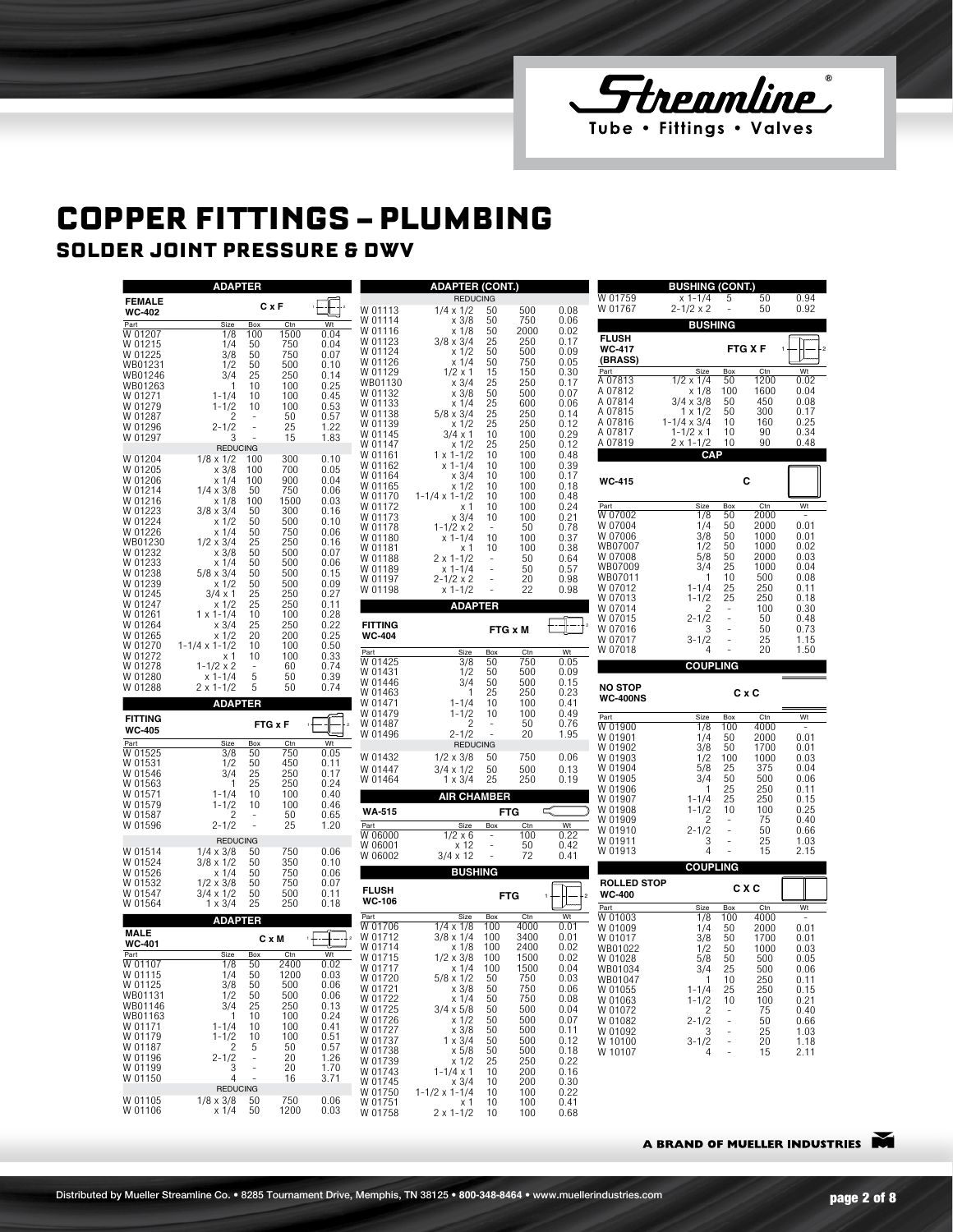

|                                      | <b>COUPLING</b>                      |                |                                              |              |                                      | 45° ELBOW (CONT.)                              |                              |              |              |                                      | 90° ELBOW (CONT.)                 |           |                  |              |
|--------------------------------------|--------------------------------------|----------------|----------------------------------------------|--------------|--------------------------------------|------------------------------------------------|------------------------------|--------------|--------------|--------------------------------------|-----------------------------------|-----------|------------------|--------------|
| <b>STAKED STOP</b><br><b>WC-400S</b> |                                      |                | CxC                                          |              | W 03063<br>W 03067                   | 2-1/2<br>3                                     | 5<br>$\frac{2}{2}$           | 25<br>20     | 1.00<br>1.53 | W 02734<br>W 02747                   | 3/4                               | 25<br>10  | 250<br>100       | 0.13<br>0.27 |
| Part                                 | Size                                 | Box            | Ctn                                          | Wt           | W 03070<br>W 03073                   | $3 - 1/2$<br>4                                 |                              | 10<br>5      | 2.81<br>3.14 | W 02055<br>W 02063                   | $1 - 1/4$<br>$1 - 1/2$            | 10<br>5   | 100<br>50        | 0.42<br>0.60 |
| W 10141<br>W 10143                   | 1/8<br>1/4                           | 100<br>50      | 3400<br>2000                                 | 0.01         | W 03074                              | 5                                              |                              | 1            | 6.56         | W 02072                              | 2                                 | 5         | 25               | 1.23         |
| W 10144                              | 3/8                                  | 50             | 1700                                         | 0.01         | W 03075                              | 6                                              |                              | 1            | 10.64        | W 02082<br>W 02092                   | $2 - 1/2$<br>3                    | 5<br>2    | 25<br>10         | 2.05<br>3.13 |
| W 10145<br>W 10157                   | 1/2<br>5/8                           | 100<br>25      | 1000<br>500                                  | 0.03<br>0.04 |                                      | 45° ELBOW                                      |                              |              |              | W 02093                              | $3 - 1/2$                         | 1         | 5                | 5.53         |
| W 10146                              | 3/4                                  | 50             | 500                                          | 0.06         | <b>STREET</b>                        |                                                |                              | FTG x C      |              | W 02095                              | 4<br><b>REDUCING</b>              |           | 1                | 7.98         |
| W 10147<br>W 10148                   | $1 - 1/4$                            | 25<br>25       | 250<br>250                                   | 0.11<br>0.15 | <b>WE-505</b>                        |                                                |                              |              |              | W 02711                              | $1/4 \times 1/8$                  | 50        | 3000             | 0.01         |
| W 10149<br>W 10150                   | $1 - 1/2$<br>2                       | 10             | 100<br>75                                    | 0.22<br>0.41 | Part<br>W 03312                      | Size<br>1/4                                    | Box<br>100                   | Ctn<br>3400  | Wt<br>0.01   | W 02723<br>W 02725                   | $1/2 \times 3/8$<br>x 1/4         | 50<br>50  | 1000<br>1000     | 0.04<br>0.03 |
| W 10151                              | $2 - 1/2$                            | Ĭ.             | 50                                           | 0.66         | W 03321                              | 3/8                                            | 100                          | 1500         | 0.03         | W 02735<br>W 02736                   | $3/4 \times 5/8$<br>x 1/2         | 25<br>50  | 250<br>500       | 0.12<br>0.09 |
| W 10152<br>W 10153                   | 3<br>$3 - 1/2$                       |                | 25<br>20                                     | 1.02<br>1.03 | WB03326<br>W 03330                   | 1/2<br>5/8                                     | 50<br>50                     | 500<br>500   | 0.03<br>0.06 | W 02749                              | $1 \times 3/4$                    | 10        | 100              | 0.17         |
| W 10154                              | 4                                    |                | 15                                           | 2.15         | WB03334                              | 3/4                                            | 25                           | 250          | 0.09         | W 02756<br>W 02058                   | $1 - 1/4 \times 1$<br>x3/4        | 10<br>10  | 100<br>100       | 0.31<br>0.37 |
| W 10155<br>W 10156                   | 5<br>6                               |                | 8<br>3                                       | 3.34<br>4.61 | W 03344<br>W 03350                   | $1 - 1/4$                                      | 25<br>10                     | 250<br>100   | 0.15<br>0.24 | W 02060                              | x 1/2                             | 10        | 100              | 0.37         |
| W 10130                              | 8                                    |                |                                              | 14.13        | W 03355                              | $1 - 1/2$                                      | 10                           | 100          | 0.33         | W 02064<br>W 02065                   | $1 - 1/2 \times 1 - 1/4$<br>x 1   | 5<br>5    | 50<br>50         | 0.44<br>0.52 |
|                                      | <b>COUPLING</b>                      |                |                                              |              | W 03359<br>W 03363                   | 2<br>$2 - 1/2$                                 | 5<br>$\overline{\mathbf{c}}$ | 50<br>20     | 0.61<br>1.05 | W 02067                              | x <sub>3/4</sub>                  | 5         | 50               | 0.51         |
| <b>REDUCING</b><br><b>WC-400R</b>    |                                      |                | <b>CxC</b>                                   | łΕ           | W 03368<br>W 03373                   | 3<br>4                                         | 2                            | 10<br>5      | 1.52<br>3.11 | W 02073<br>W 02074                   | $2 \times 1 - 1/2$<br>$x 1 - 1/4$ | 2<br>2    | 20<br>20         | 0.98<br>0.94 |
| Part                                 | Size                                 | Box            | Ctn                                          | Wt           |                                      | 45° ELBOW                                      |                              |              |              | W 02075                              | x 1                               | 2         | 20               | 0.97         |
| W 01011<br>W 01019                   | $1/4 \times 1/8$<br>$3/8 \times 1/4$ | 50<br>50       | 2000<br>1700                                 | 0.01<br>0.01 |                                      |                                                |                              |              |              |                                      | 90° ELBOW                         |           |                  |              |
| W 01021<br>W 01023                   | $x \frac{1}{8}$<br>$1/2 \times 3/8$  | 50<br>100      | 1200<br>1000                                 | 0.02<br>0.03 | <b>WE-507</b>                        |                                                |                              | FTG x FTG    |              | <b>STREET SHORT</b><br><b>RADIUS</b> |                                   |           | FTG x C          |              |
| W 01025                              | x 1/4                                | 100            | 1000                                         | 0.03         | Part                                 | Size                                           | Box                          | Ctn          | Wt           | <b>WE-503</b>                        |                                   |           |                  |              |
| W 01027<br>W 01029                   | x 1/8<br>5/8 x 1/2                   | 100<br>100     | 1000<br>600                                  | 0.03<br>0.05 | W 03621                              | 3/8                                            | 50                           | 1700         | 0.02         | Part                                 | Size                              | Box       | Ctn              | Wt           |
| W 01030<br>W 01031                   | $x \frac{3}{8}$<br>x 1/4             | 100<br>100     | 600<br>600                                   | 0.04<br>0.04 | W 03626<br>W 03634                   | 1/2<br>3/4                                     | 50<br>25                     | 750<br>250   | 0.04<br>0.10 | W 02305<br>W 02312                   | 1/8<br>1/4                        | 50<br>50  | 2000<br>1700     | 0.01<br>0.02 |
| W 01035<br>WB01036                   | $3/4 \times 5/8$<br>x 1/2            | 100<br>25      | 1000<br>500                                  | 0.06<br>0.08 | W 03644                              | 1                                              | 10                           | 100          | 0.18         | W 02321                              | 3/8                               | 50        | 750              | 0.03         |
| W 01037                              | $x \frac{3}{8}$                      | 50             | 500                                          | 0.06         |                                      | 90° ELBOW                                      |                              |              |              | WB01652<br>W 02330                   | 1/2<br>5/8                        | 50<br>25  | 500<br>250       | 0.04<br>0.09 |
| W 01038<br>W 01049                   | x 1/4<br>$1 \times 3/4$              | 50<br>25       | 500<br>250                                   | 0.06<br>0.13 | <b>SHORT RADIUS</b>                  |                                                |                              |              |              | WB01654                              | 3/4                               | 25        | 250              | 0.10         |
| W 01050<br>W 01051                   | x 5/8<br>$x$ 1/2                     | 25<br>25<br>25 | 250<br>250                                   | 0.11<br>0.11 | <b>WE-500</b>                        |                                                |                              | $C \times C$ |              | W 02334<br>WB02344                   | 3/4                               | 25<br>10  | 250<br>100       | 0.11<br>0.22 |
| W 01052<br>W 01056                   | x 3/8<br>$1 - 1/4 \times 1$          | 10             | 250<br>100                                   | 0.11<br>0.20 | Part                                 | Size                                           | Box                          | Ctn          | Wt           | W 02384<br>W 02385                   | $1 - 1/4$<br>$1 - 1/2$            | 25<br>10  | 125<br>100       | 0.29<br>0.44 |
| W 01058                              | $x \frac{3}{4}$                      | 10             | 100                                          | 0.17         | W 02003                              | 1/8                                            | 50                           | 2000         | 0.01         | W 02386                              | 2                                 | 10        | 50               | 0.77         |
| W 01060<br>W 01064                   | $x$ 1/2<br>1-1/2 x 1-1/4             | 10<br>10       | 100<br>100                                   | 0.17         | W 02009                              | 1/4                                            | 50                           | 1700         | 0.02         | W 02387                              | $2 - 1/2$                         | 5         | 25               | 1.23         |
|                                      |                                      |                |                                              | 0.23         | W 01617                              |                                                |                              |              |              |                                      |                                   |           |                  |              |
| W 01065                              | x 1                                  | 10             | 100                                          | 0.23         | WB01622                              | 3/8<br>1/2                                     | 50<br>50                     | 750<br>500   | 0.03<br>0.04 | W 02388<br>W 02389                   | 3<br>$3 - 1/2$                    | 2<br>1    | 20<br>10         | 1.94<br>2.78 |
| W 01067<br>W 01069                   | x <sub>3/4</sub><br>x 1/2            | 10<br>10       | 100<br>100                                   | 0.24<br>0.22 | W 02028<br>WB01634                   | 5/8<br>3/4                                     | 50<br>25                     | 500<br>250   | 0.08<br>0.09 | W 02390                              |                                   | 2         | 10               | 4.03         |
| W 01073<br>W 01074                   | $2 \times 1 - 1/2$<br>$x 1 - 1/4$    |                | 100<br>100                                   | 0.43<br>0.43 | WB01647                              |                                                | 10                           | 100          | 0.18         |                                      | 90° ELBOW                         |           |                  |              |
| W 01075                              | x 1                                  |                | 100                                          | 0.46         | W 02084<br>W 02085                   | $1 - 1/4$<br>$1 - 1/2$                         | 10<br>10                     | 100<br>100   | 0.30<br>0.42 |                                      | <b>STREET LONG RADIUS</b>         |           |                  |              |
| W 01077<br>W 01079                   | x <sub>3/4</sub><br>x 1/2            |                | 100<br>75                                    | 0.40<br>0.41 | W 02086                              | 2                                              | 10                           | 50           | 0.76         | <b>WE-503L</b>                       |                                   |           | FTG x C          |              |
| W 01083<br>W 01084                   | $2 - 1/2 \times 2$<br>$x - 1/2$      |                | 50<br>50                                     | 0.65<br>0.75 | W 02087<br>W 02088                   | $2 - 1/2$<br>3                                 | 5<br>5                       | 25<br>25     | 1.19<br>1.88 | Part                                 | Size                              | Box       | Ctn              | Wt           |
| W 01085<br>W 01086                   | $x 1 - 1/4$<br>x 1                   |                |                                              | 0.70<br>0.71 | W 02089                              | $3 - 1/2$                                      | $\overline{c}$               | 10           | 2.77         | W 02809                              | 1/4                               | 50        | 1700             | 0.02         |
| W 01093                              | $3 \times 2 - 1/2$                   |                |                                              | 1.06         | W 02090<br>W 02096                   | 4<br>5                                         | 2<br>$\sim$                  | 10<br>1      | 4.00<br>8.59 | W 02817<br>W 02822                   | 3/8<br>1/2                        | 50<br>50  | 500<br>500       | 0.04<br>0.06 |
| W 01094<br>W 01095                   | $x + \frac{x^2}{2}$                  |                |                                              | 1.10<br>1.01 | W 02097                              | 6                                              |                              | 1            | 13.73        | W 02828                              | 5/8                               | 25        | 250              | 0.09         |
| W 10101<br>W 10108                   | $3 - 1/2 \times 3$<br>4 x 3-1/2      |                |                                              | 1.22<br>1.87 | W 02099                              | 8<br><b>REDUCING</b>                           |                              | 1            | 27.00        | W 02834<br>W 02847                   | 3/4                               | 25<br>10  | 250<br>100       | 0.13<br>0.26 |
| W 10109<br>W 10110                   | x <sub>3</sub><br>$x 2 - 1/2$        |                | 50<br>50<br>25<br>25<br>20<br>20<br>20<br>15 | 0.76<br>1.88 | W 02011                              | $1/4 \times 1/8$                               | 50                           | 750          | 0.02         | W 02350                              | $1 - 1/4$                         | 10        | 100              | 0.42         |
| W 10111                              | x <sub>2</sub>                       |                | 20<br>1                                      | 1.97         | W 02019<br>W 02023                   | $3/8 \times 1/4$<br>$1/2 \times 3/8$           | 50<br>50                     | 750<br>500   | 0.03<br>0.05 | W 02355<br>W 02359                   | $1 - 1/2$<br>2                    | 5<br>5    | 50<br>25         | 0.60<br>1.23 |
| W 10116<br>W 10123                   | $5 \times 4$<br>6 x 4                |                |                                              | 3.31<br>4.82 | W 02025                              | x 1/4                                          | 50                           | 500          | 0.05         | W 02363<br>W 02368                   | $2 - 1/2$<br>3                    | 5<br>2    | 25<br>10         | 2.08<br>3.12 |
| W 10124                              | xЗ                                   |                |                                              | 4.85         | W 02029<br>W 02030                   | $5/8 \times 1/2$<br>$x \frac{3}{8}$            | 50<br>50                     | 500<br>500   | 0.06<br>0.07 | W 02393                              | $3 - 1/2$                         | 1         | 5                | 5.52         |
| <b>CROSS OVER</b>                    | COUPLIN                              |                |                                              |              | W 02035<br>W 02036                   | 3/4 X 5/8<br>$x \frac{1}{2}$                   | 50<br>50                     | 500<br>500   | 0.11<br>0.11 | W 02395                              |                                   |           |                  | 8.07         |
| <b>WC-412</b>                        |                                      |                | $C \times C$                                 |              | W 02037                              | $x \frac{3}{8}$                                | 50                           | 500          | 0.11         |                                      | 90° ELBOW                         |           |                  |              |
| Part<br>A 02535                      | Size<br>1/2                          | Box<br>5       | Ctn<br>100                                   | Wt<br>0.12   | W 02049<br>W 02050                   | $1 \times 3/4$<br>x 5/8                        | 25<br>25                     | 250<br>250   | 0.17<br>0.16 | <b>SHORT RADIUS</b>                  |                                   |           | <b>FTG x FTG</b> |              |
| A 02583                              | 3/4                                  | 5              | 50                                           | 0.26         | W 02051<br>W 02052                   | x 1/2<br>$x \frac{3}{8}$                       | 25<br>25                     | 250<br>150   | 0.18<br>0.20 | <b>WE-506</b>                        |                                   |           |                  |              |
|                                      | 45° ELBOW                            |                |                                              |              | W 02056                              | $1 - 1/4 \times 1$                             | 20                           | 200          | 0.32         | Part<br>W 02612                      | Size<br>1/4                       | Box<br>50 | Ctn<br>2800      | Wt<br>0.02   |
| <b>WE-504</b>                        |                                      |                | <b>C</b> x C                                 |              | W 02077<br>W 02078                   | $1 - 1/2 \times 1 - 1/4$<br>$2 \times 1 - 1/2$ | 5<br>5                       | 100<br>50    | 0.33<br>0.60 | W 02621                              | 3/8                               | 50        | 750<br>500       | 0.03         |
|                                      |                                      |                |                                              |              |                                      | 90° ELBOW                                      |                              |              |              | W 02626<br>W 02634                   | 1/2<br>3/4                        | 50<br>25  | 250              | 0.05<br>0.11 |
| Part<br>W 03005                      | Size<br>1/8                          | Box            | Ctn<br>2000                                  | Wt<br>0.01   |                                      |                                                |                              |              |              | W 02644<br>W 02684                   | 1<br>$1 - 1/4$                    | 10<br>10  | 100<br>100       | 0.22<br>0.31 |
| W 03012                              | 1/4                                  | 50<br>50       | 2800                                         | 0.01         | <b>LONG RADIUS</b><br><b>WE-500L</b> |                                                |                              | <b>C</b> x C |              | W 02685                              | $1 - 1/2$                         | 5         | 50               | 0.43         |
| W 03021<br>WB03026                   | 3/8<br>1/2                           | 50<br>50       | 850<br>500                                   | 0.03<br>0.04 |                                      |                                                |                              |              |              | W 02686<br>W 02687                   | 2<br>$2 - 1/2$                    | 1<br>1    | 10<br>10         | 0.79<br>1.25 |
| W 03030                              | 5/8                                  | 50             | 500                                          | 0.06         | Part<br>W 02715                      | Size<br>1/8                                    | Box<br>50                    | Ctn<br>2000  | Wt<br>0.01   | W 02688                              | 3                                 | 1         | 10               | 2.08         |
| WB03034<br>WB03044                   | 3/4<br>1                             | 25<br>10       | 250<br>200                                   | 0.09<br>0.16 | W 02716                              | 1/4                                            | 50                           | 1700         | 0.02         | W 02689<br>W 02690                   | $3 - 1/2$<br>4                    | 1<br>1    | 10<br>5          | 2.63<br>3.88 |
| W 03050<br>W 03055                   | $1 - 1/4$<br>$1 - 1/2$               | 10<br>10       | 100<br>100                                   | 0.25<br>0.36 | W 02717<br>W 02722                   | 3/8<br>1/2                                     | 50<br>50                     | 500<br>500   | 0.04<br>0.06 |                                      |                                   |           |                  |              |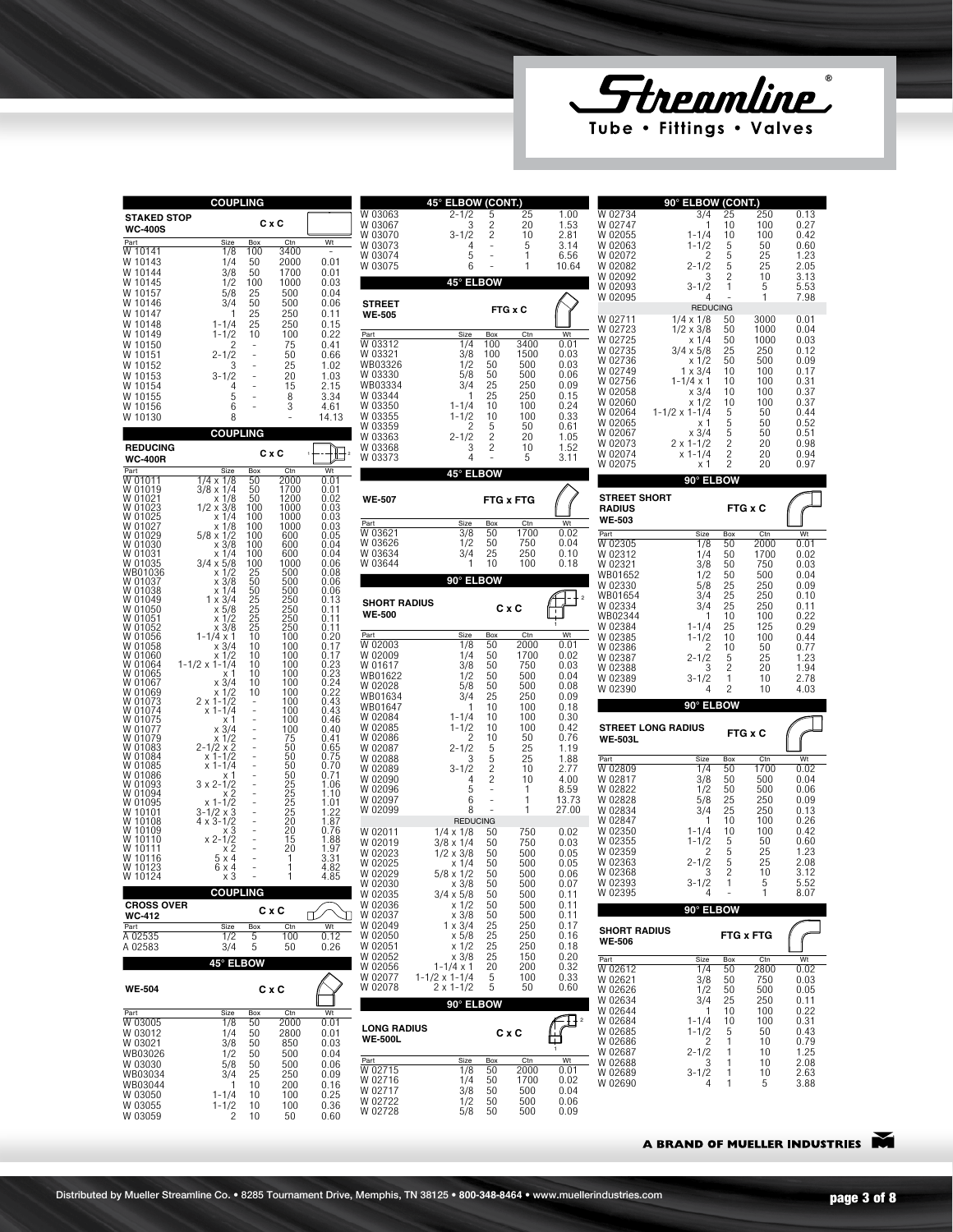Ftreamline

|                                      | 90° ELBOW (CONT.)                          |                          |             |              |                               | <b>RETURN BEND</b>                             |                                      |                         |                      |                               | <b>TEE (CONT.)</b>                             |                                            |                   |                      |
|--------------------------------------|--------------------------------------------|--------------------------|-------------|--------------|-------------------------------|------------------------------------------------|--------------------------------------|-------------------------|----------------------|-------------------------------|------------------------------------------------|--------------------------------------------|-------------------|----------------------|
| <b>LONG RADIUS</b><br><b>WE-506L</b> |                                            |                          | FTG x FTG   |              | <b>WE-512</b><br>Part         | Size                                           | Box                                  | $C \times C$<br>Ctn     | Wt                   | W 04029<br>W 04007            | <b>REDUCING</b><br>x 5/8<br>x 3/8              | 25<br>50                                   | 250<br>500        | 0.10<br>0.08         |
| Part<br>W 02650                      | Size<br>$1 - 1/4$                          | Box<br>5                 | Ctn<br>50   | Wt<br>0.44   | W 06025<br>W 06020            | $\frac{1}{4 \times 4 - 1}{2}$<br>$x 1 - 1/2$   | 25<br>25                             | 150<br>850              | 0.10<br>0.02         | W 04008<br>W 04014<br>W 04009 | x 1/4<br>x 1/8<br>x 3/8 x 1/2                  | 50<br>50<br>50                             | 500<br>500<br>500 | 0.06<br>0.08<br>0.09 |
| W 02655<br>W 02659                   | $1 - 1/2$<br>$\overline{c}$                | 5                        | 50<br>10    | 0.63<br>1.23 | W 06048<br>W 06045<br>W 06041 | $3/8 \times 6$<br>x 4<br>x <sub>3</sub>        | $\overline{\phantom{a}}$<br>÷,<br>25 | 100<br>200<br>250       | 0.21<br>0.14<br>0.11 | W 04010<br>W 04011<br>W 04012 | $x \frac{3}{8}$<br>x 1/4<br>x 1/4 x 1/2        | 50<br>50<br>50                             | 500<br>500<br>500 | 0.08<br>0.08<br>0.09 |
|                                      | <b>FITTING REDUCER</b>                     |                          |             |              | W 06036<br>W 06035            | x <sub>2</sub><br>x 1-29/32                    | 50<br>50                             | 300<br>300              | 0.06<br>0.08         | W 40367<br>W 04013            | $x \frac{3}{8}$<br>x 1/4                       | 50<br>50                                   | 500<br>500        | 0.08<br>0.09         |
| <b>WC-403</b>                        |                                            |                          | FTG x C     | $_{\rm \pi}$ | W 06032<br>W 06069<br>W 06062 | $x 1 - 1/2$<br>$1/2 \times 6$<br>$x 3 - 3/8$   | 50<br>5<br>10                        | 500<br>30<br>100        | 0.06<br>0.30<br>0.18 | W 04046<br>W 04018            | $5/8 \times 5/8 \times 3/4$<br>x 1/2           | 25<br>25                                   | 250<br>250        | 0.15<br>0.10         |
| Part<br>W 01306                      | Size<br>$1/4 \times 1/8$                   | Box<br>50                | Ctn<br>2000 | Wt<br>0.01   |                               | x <sub>3</sub>                                 | 25                                   | 150                     | 0.16                 | W 04019<br>W 04020            | $x \frac{3}{8}$<br>x 1/4                       | 25<br>25                                   | 250<br>250        | 0.10<br>0.10         |
| W 01312<br>W 01314                   | $3/8 \times 1/4$                           | 50                       | 2000        | 0.02         | W 06060<br>W 06058<br>W 06056 | $x 2 - 1/2$<br>$x 2 - 1/4$                     | 25<br>25                             | 250<br>250              | 0.14<br>0.13         | W 04021<br>W 04022            | x 1/2 x 5/8                                    | 25<br>25                                   | 225               | 0.13                 |
| W 01315                              | x 1/8<br>$1/2 \times 3/8$                  | 50<br>50                 | 2800<br>750 | 0.01<br>0.03 | W 06053                       | $x 1 - 7/8$                                    | 25                                   | 250                     | 0.11                 | W 04023                       | x 1/2<br>x 3/8                                 | 25                                         | 250<br>225        | 0.11<br>0.11         |
| W 01317                              | x 1/4                                      | 50                       | 1700        | 0.02         | W 06051<br>W 06084            | x 1-9/16<br>$5/8 \times 4$                     | 25                                   | 250<br>120              | 0.10                 | W 04025                       | x 3/8 x 5/8                                    | $\frac{25}{25}$                            | 250               | 0.15                 |
| W 01320<br>W 01321                   | $5/8 \times 1/2$<br>x 3/8                  | 100<br>100               | 1000<br>900 | 0.04<br>0.04 | W 06081                       | $x 3 - 3/8$                                    | 10                                   | 90                      | $0.25$<br>$0.24$     | W 04026<br>W 04027            | x 1/2<br>$x \frac{3}{8}$                       | 25                                         | 225<br>250        | 0.14<br>0.11         |
| W 01322                              | x 1/4                                      | 100                      | 900         | 0.04         | W 06077                       | $x 2 - 1/2$                                    | 10                                   | 100                     | 0.17                 | W 04065                       | $3/4 \times 3/4 \times 1$                      | 10                                         | 100               | 0.22                 |
| W 01325<br>WB01326                   | $3/4 \times 5/8$<br>x 1/2                  | 50<br>25                 | 500<br>500  | 0.06<br>0.06 | W 06074                       | $x 2 - 1/8$<br>x <sub>2</sub>                  | 10<br>10                             | 100<br>100              | 0.16<br>0.15         | W 04032<br>WB04033            | x 5/8<br>x 1/2                                 | $\frac{25}{25}$                            | 250<br>250        | 0.17<br>0.12         |
| W 01327                              | x 3/8                                      | 50                       | 500         | 0.06         | W 06073<br>W 06099            | $3/4 \times 12$                                |                                      | 15                      | 0.88                 | W 04034                       | x 3/8                                          | 25                                         | 250               | 0.11                 |
| W 01337<br>W 01338                   | $1 \times 3/4$<br>x 5/8                    | 25<br>25                 | 250<br>250  | 0.11<br>0.10 | W 06095<br>W 06092            | $x 3 - 3/8$<br>$x 2 - 1/2$                     | 10<br>10                             | 100<br>100              | 0.29<br>0.23         | W 04035<br>W 04036            | x 1/4<br>x 5/8 x 3/4                           | 25<br>25                                   | 250<br>250        | 0.11<br>0.19         |
| W 01339                              | x 1/2                                      | 25                       | 250         | 0.10         | W 60111                       | $1 \times 3 - 1/4$                             | 5                                    | 50                      | 0.49                 | W 04037                       | x 5/8                                          | 25                                         | 250               | 0.17                 |
| W 01340<br>W 01343                   | $x \frac{3}{8}$                            | 20<br>10                 | 200<br>100  | 0.10         | W 60110<br>W 60121            | xЗ<br>$1 - 1/4 \times 3 - 3/4$                 | 5<br>5                               | 50<br>50                | 0.47<br>0.65         | WB04041<br>W 04042            | x 1/2 x 3/4                                    | 25<br>25                                   | 250<br>150        | 0.16                 |
| W 01345                              | $1 - 1/4 \times 1$<br>$x \frac{3}{4}$      | 10                       | 100         | 0.17<br>0.17 | W 60131                       | $1 - 1/2 \times 4 - 1/2$                       | 5                                    | 25                      | 1.00                 | WB04043                       | x 5/8<br>x 1/2                                 | 25                                         | 250               | 0.17<br>0.13         |
| W 01347                              | x 1/2                                      | 10                       | 100         | 0.16         | W 60140                       | $2 \times 5 - 1/2$                             | 5                                    | 25                      | 1.92                 | W 04044                       | x 3/8                                          | 25                                         | 250               | 0.12                 |
| W 01350<br>W 01351                   | $1 - 1/2 \times 1 - 1/4$<br>x <sub>1</sub> | 10<br>10                 | 100<br>100  | 0.23<br>0.24 |                               | <b>P-TRAP</b>                                  |                                      |                         |                      | W 04045<br>W 40230            | x 1/4<br>x 3/8 x 3/4                           | 25<br>25                                   | 225<br>250        | 0.15<br>0.19         |
| W 01353                              | $x \frac{3}{4}$                            | 10                       | 100         | 0.23         | <b>SUCTION LINE</b>           |                                                |                                      |                         |                      | W 40231                       | $x \frac{1}{2}$                                | 25                                         | 250               | 0.17                 |
| W 01355<br>W 01358                   | x 1/2<br>$2 \times 1 - 1/2$                | 10                       | 100<br>100  | 0.22<br>0.44 | <b>WE-554P</b>                |                                                |                                      | $C \times C$            |                      | W 40232<br>W 40101            | $x \frac{3}{8}$<br>$1 \times 1 \times 1 - 1/2$ | 25<br>5                                    | 250<br>50         | 0.12<br>0.47         |
| W 01359                              | $x 1 - 1/4$                                | $\overline{\phantom{a}}$ | 100         | 0.43         | Part                          | Size                                           | Box                                  | Ctn                     | Wt                   | W 04082                       | $x 1 - 1/4$                                    | 5                                          | 50                | 0.31                 |
| W 01360<br>W 01362                   | x <sub>1</sub><br>x 3/4                    | ÷,                       | 100<br>100  | 0.45<br>0.43 | W 60999                       | 1/2                                            | 10                                   | 50                      | 0.38                 | WB04049<br>W 04050            | x 3/4<br>x 5/8                                 | 10<br>10                                   | 100<br>100        | 0.24<br>0.27         |
| W 01364                              | x 1/2                                      |                          | 100         | 0.42         | W 61008                       | 5/8<br>3/4                                     | 10<br>5                              | 50<br>25                | 0.51<br>0.63         | WB04051                       | x 1/2                                          | 10                                         | 100               | 0.21                 |
| W 01367                              | $2 - 1/2 \times 2$                         |                          | 50          | 0.62         | W 61000<br>W 61001            | 1                                              | 3                                    | 15                      | 0.87                 | W 04052                       | $x \frac{3}{8}$                                | 10                                         | 100               | 0.19                 |
| W 01368<br>W 01369                   | $x 1 - 1/2$<br>$x 1 - 1/4$                 |                          | 50<br>50    | 0.57<br>0.62 | W 61002                       | $1 - 1/4$                                      | 4                                    | 20                      | 1.16                 | W 04055<br>W 04056            | 1x3/4x1<br>$x \frac{3}{4}$                     | 10<br>10                                   | 100<br>100        | 0.30<br>0.25         |
| W 01370                              | x 1                                        |                          | 50          | 0.63         | W 61003<br>W 61009            | $1 - 1/2$<br>2                                 | 4                                    | 4<br>3                  | 2.28<br>3.87         | W 04057                       | x 5/8                                          | 10                                         | 90                | 0.43                 |
| W 01376<br>W 01377                   | $3 \times 2 - 1/2$<br>x <sub>2</sub>       |                          | 25<br>25    | 1.00<br>0.89 |                               | TEE                                            |                                      |                         |                      | W 04058<br>W 04059            | x 1/2<br>$x \frac{3}{8}$                       | 10<br>10                                   | 100<br>100        | 0.23<br>0.21         |
| W 01378                              | $x 1 - 1/2$                                |                          | 50          | 0.92         |                               |                                                |                                      |                         |                      | W 40233                       | x 5/8 x 1                                      | 10                                         | 100               | 0.33                 |
| W 01379<br>W 01381                   | $x 1 - 1/4$<br>$3 - 1/2 \times 3$          |                          | 50<br>20    | 1.01<br>1.28 | <b>WT-600</b>                 |                                                |                                      | $C \times C \times C$   |                      | W 40234<br>W 40235            | x 3/4<br>x 5/8                                 | 10<br>10                                   | 90<br>100         | 0.30<br>0.31         |
| W 01382                              | $x 2 - 1/2$                                |                          | 20          | 1.37         |                               |                                                |                                      |                         |                      | W 40236                       | x 1/2                                          | 10                                         | 90                | 0.35                 |
| W 01383                              | x <sub>2</sub>                             |                          | 20<br>20    | 1.47         | Part<br>W 40306               | Size<br>1/8                                    | Box<br>100                           | $_{\text{Ctn}}$<br>2400 | Wt<br>0.01           | W 04061<br>W 04062            | $x$ 1/2 $x$ 1                                  | 10<br>10                                   | 100<br>100        | 0.30<br>0.28         |
| W 01386<br>W 01387                   | $4 \times 3 - 1/2$<br>xЗ                   |                          | 15          | 1.74<br>1.77 | W 04000                       | 1/4                                            | 50                                   | 1700                    | 0.02                 | W 04063                       | x 3/4<br>x 1/2                                 | 10                                         | 100               | 0.21                 |
| W 01388                              | $x 2 - 1/2$                                |                          | 15          | 1.83         | W 04001                       | 3/8<br>1/2                                     | 50<br>50                             | 500<br>500              | 0.04                 | W 40122                       | $1 - 1/4x1 - 1/4x2$                            | $\frac{2}{5}$                              | 20                | 0.89                 |
| W 01389<br>W 01390                   | x <sub>2</sub><br>$5 \times 4$             |                          | 15<br>1     | 1.86<br>3.24 | WB04006<br>W 04017            | 5/8                                            | 25                                   | 250                     | 0.07<br>0.12         | W 40100<br>W 04069            | $x 1 - 1/2$<br>x 1                             | 5                                          | 50<br>50          | 0.49<br>0.41         |
| W 01391                              | x <sub>3</sub>                             |                          | 1           | 2.76         | WB04031                       | 3/4                                            | 25                                   | 200                     | 0.16                 | W 04070                       | x 3/4                                          |                                            | 50                | 0.35                 |
| W 01393<br>W 01394                   | x 2<br>6x5                                 |                          | -1          | 2.66<br>4.80 | WB04048<br>W 04068            | $1 - 1/4$                                      | 10<br>5                              | 100<br>50               | 0.29<br>0.42         | W 04071<br>W 04072            | x 1/2<br>$x \frac{3}{8}$                       | $\begin{array}{c} 5 \\ 5 \\ 5 \end{array}$ | 50<br>50          | 0.32<br>0.29         |
| W 01395                              | $\times$ 4                                 |                          |             | 4.32         | W 04084                       | $1 - 1/2$                                      | 5                                    | 50                      | 0.60                 | W 04073                       | $x 1 x 1 - 1/4$                                | $\overline{5}$                             | 50                | 0.48                 |
| W 01396                              | x3<br><b>HANGER</b>                        |                          |             | 4.49         | W 40102<br>W 40123            | 2<br>$2 - 1/2$                                 | 5<br>$\overline{c}$                  | 25<br>20                | 1.14<br>1.72         | W 04074<br>W 04075            | x <sub>1</sub><br>$x \frac{3}{4}$              | 5                                          | 50<br>50          | 0.46<br>0.38         |
|                                      |                                            |                          |             |              | W 40152                       |                                                | $\overline{c}$                       | 10                      | 2.77                 | W 04076                       | x 1/2                                          | $\frac{5}{5}$                              | 50                | 0.36                 |
| <b>HI-EAR</b><br>W-124               |                                            |                          | C           |              | W 40190<br>W 40200            | $3 - 1/2$<br>4                                 | 1<br>1                               | 5<br>5                  | 5.66<br>5.99         | W 04078<br>W 04079            | x 3/4 x 1-1/4<br>x 1                           | 5<br>5                                     | 50<br>50          | 0.45<br>0.46         |
| Part                                 | Size                                       | Box                      | Ctn         | Wt           | W 40400                       | 5                                              | $\overline{\phantom{a}}$             | 1                       | 12.38                | W 04080                       | x 3/4                                          | 5                                          | 50                | 0.37                 |
| A 03167                              | 1/2                                        | 100                      | 1000        | 0.03         | W 40500<br>W 40525            | 6<br>8                                         | $\overline{\phantom{0}}$<br>۰        | 1<br>1                  | 20.85<br>36.81       | W 04081                       | x 1/2                                          | 5                                          | 50                | 0.34                 |
| A 03168<br>A 03171                   | 3/4<br>1                                   | 25<br>25                 | 500<br>250  | 0.04<br>0.04 |                               | <b>REDUCING</b>                                |                                      |                         |                      | W 04083<br>W 40121            | $1/2 \times 1 - 1/4$<br>$1 - 1/2x1 - 1/2x2$    | 5<br>$\overline{c}$                        | 50<br>20          | 0.57<br>1.21         |
|                                      |                                            |                          |             |              | W 40368                       | $1/8 \times 1/8 \times 1/4$                    | 50                                   | 750                     | 0.03                 | W 04085                       | $x 1 - 1/4$                                    | 5                                          | 50                | 0.57                 |
| <b>FITTING</b>                       | <b>PLUG</b>                                |                          |             |              | W 04016<br>W 04005            | $1/4 \times 1/4 \times 1/2$<br>$x \frac{3}{8}$ | 50<br>50                             | 500<br>500              | 0.08<br>0.04         | W 04086<br>W 04087            | x 1<br>$x \frac{3}{4}$                         | $\,$ 5 $\,$<br>5                           | 50<br>50          | 0.52<br>0.47         |
| <b>WC-416</b>                        |                                            |                          | <b>FTG</b>  |              | W 40324                       | x 1/8                                          | 50                                   | 1700                    | 0.02                 | W 04088                       | $x \frac{1}{2}$                                | $\frac{5}{5}$                              | 50                | 0.42                 |
| <b>BRASS ROD)</b>                    | (SIZES 1/8 THRU 11/2                       |                          |             |              | W 40330<br>W 40332            | x 1/8 x 1/4<br>x 1/8                           | 50<br>50                             | 500<br>1700             | 0.02<br>0.02         | W 04089<br>W 04090            | $x \frac{3}{8}$<br>x1-1/4x1-1/2                | 5                                          | 50<br>50          | 0.41<br>0.68         |
| Part                                 | Size                                       | Box                      | Ctn         | Wt           | W 04015                       | $3/8 \times 3/8 \times 1/2$                    | 50                                   | 500                     | 0.09                 | W 04091                       | $x 1 - 1/4$                                    | $\,$ 5 $\,$                                | 50                | 0.69                 |
| A 01402                              | 1/8                                        | 50<br>100                | 500<br>4000 | 0.01<br>0.01 | W 04002                       | x 1/4                                          | 50                                   | 500                     | 0.04                 | W 04092<br>W 04093            | x 1                                            | $\begin{array}{c} 5 \\ 5 \end{array}$      | 50<br>50          | 0.57<br>0.57         |
| A 01422<br>A 01392                   | 1/4<br>3/8                                 | 50                       | 2000        | 0.02         | W 40350<br>W 04003            | x 1/8<br>x 1/4 x 3/8                           | 50<br>50                             | 500<br>500              | 0.04<br>0.05         | W 04094                       | $x \frac{3}{4}$<br>x 1/2                       | 5                                          | 50                | 0.45                 |
| A 01504                              | 1/2                                        | 50                       | 1200        | 0.03         | W 04004                       | x 1/4                                          | 50                                   | 500                     | 0.04                 | W 04095                       | $x 1 x 1 - 1/2$                                | $\begin{array}{c} 5 \\ 5 \end{array}$      | 50                | 0.68                 |
| A 01529<br>A 01556                   | 3/4<br>$\mathbf{1}$                        | 50<br>25                 | 600<br>375  | 0.07<br>0.12 | W 40358<br>W 40363            | x 1/8<br>x 1/8 x 3/8                           | 50<br>50                             | 750<br>750              | 0.04<br>0.05         | W 04096<br>W 04097            | $x 1 - 1/4$<br>x 1                             | 5                                          | 50<br>50          | 0.65<br>0.61         |
| A 01590                              | $1 - 1/4$                                  | 15                       | 180         | 0.20         | W 40364                       | x 1/4                                          | 50                                   | 750                     | 0.04                 | W 04098                       | $x \frac{3}{4}$                                | 5                                          | 50                | 0.56                 |
| A 01628                              | $1 - 1/2$                                  | 10                       | 120         | 0.28         | W 40366<br>W 04067            | x 1/8<br>$1/2 \times 1/2 \times 1$             | 50<br>10                             | 450<br>100              | 0.05<br>0.35         | W 40237<br>W 04099            | x 1/2<br>x 3/4 x 1-1/2                         | 5<br>5                                     | 30<br>50          | 0.45<br>0.67         |
|                                      |                                            |                          |             |              | W 04047                       | $x \frac{3}{4}$                                | 25                                   | 250                     | 0.11                 | W 40239                       | $x 1 - 1/4$                                    | 5                                          | 50                | 0.75                 |
|                                      |                                            |                          |             |              |                               |                                                |                                      |                         |                      | W 40240                       | x 1                                            | 5                                          | 50                | 0.52                 |

A BRAND OF MUELLER INDUSTRIES M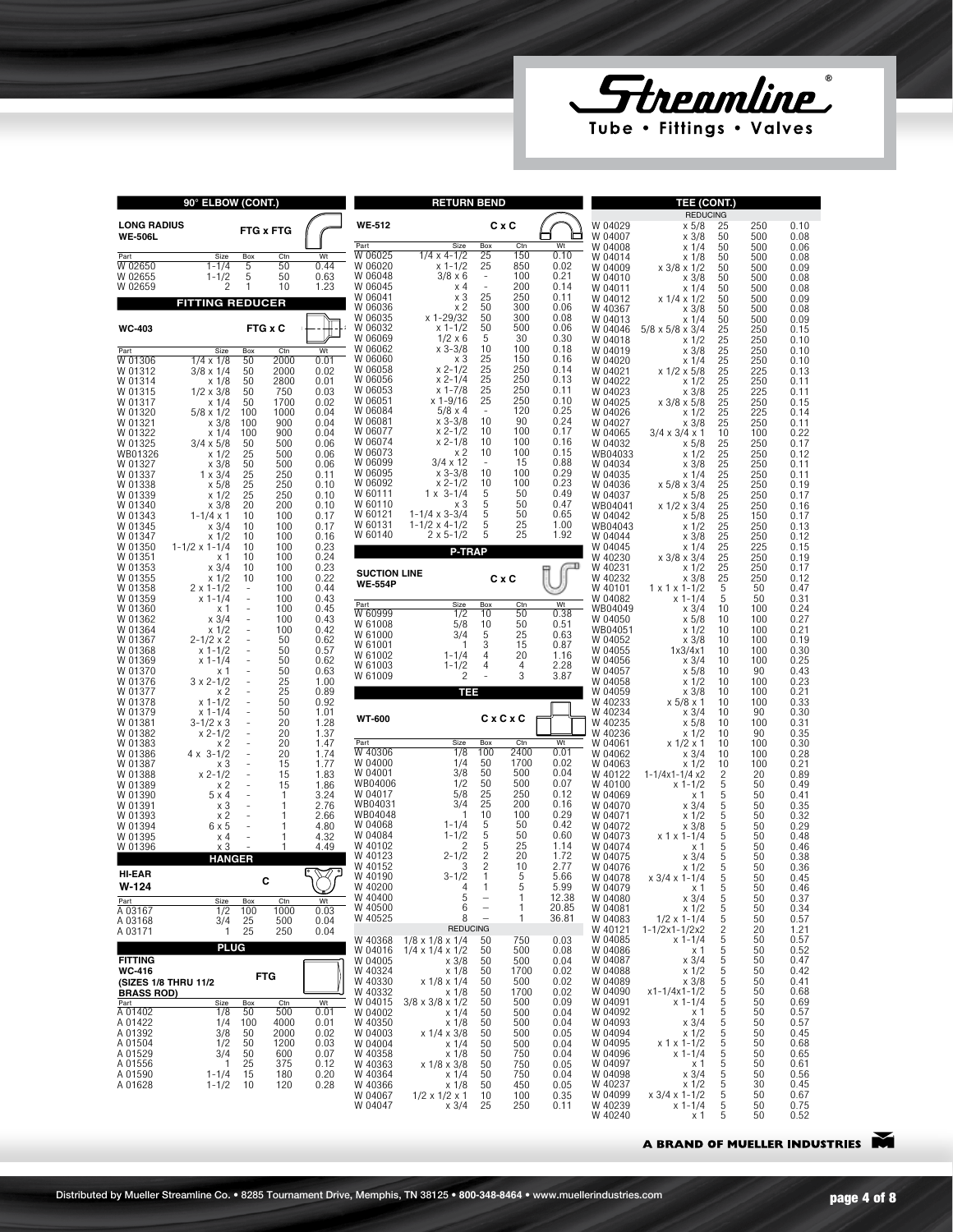

| <b>REDUCING</b><br><b>REDUCING</b><br><b>TRAP</b><br>$x 1 - 1/4$<br>W 40238<br>x 3/4 x 3/4<br>5<br>50<br>0.55<br>W 40194<br>4.55<br>1<br>10<br>F x SJ<br><b>DW-757</b><br>x 1/2<br>5<br>W 40243<br>50<br>0.47<br>W 40193<br>x <sub>1</sub><br>10<br>3.05<br>1<br>x 1/2 x 1-1/2<br>0.66<br>W 40192<br>x 3/4<br>2.89<br>W 40244<br>5<br>50<br>10<br>1<br>Part<br>Size<br>Box<br>Ctn<br>Wt<br>$2 \times 2 \times 3$<br>10<br>2.55<br>W 40191<br>x 1/2<br>10<br>2.89<br>W 40153<br>1<br>$1 - 1/4x1 - 1/4$ OD<br>A 11409<br>10<br>100<br>0.34<br>5<br>$x 2 - 1/2$<br>10<br>1.46<br>W 40208<br>x 3 x 4<br>8.66<br>W 40144<br>1<br>1<br>0.40<br>A 11410<br>1-1/2x1-1/2 OD<br>10<br>100<br>5<br>$x 1 - 1/2$<br>5<br>50<br>0.99<br>x <sub>3</sub><br>5.12<br>W 40103<br>W 40206<br>1<br><b>REDUCING</b><br>5<br>$x 2 - 1/2$<br>5<br>$x 1 - 1/4$<br>50<br>0.85<br>W 40205<br>5.61<br>W 40104<br>1<br>1-1/2x1-1/4 OD<br>0.40<br>5<br>$\frac{5}{5}$<br>A 11411<br>10<br>100<br>50<br>0.88<br>W 40204<br>4.76<br>W 40105<br>x 1<br>x 2<br>1<br>5<br>$x \frac{3}{4}$<br>50<br>0.83<br>W 40212<br>$x 2 - 1/2 x 4$<br>7.79<br>W 40106<br><b>ADAPTER</b><br>x 1/2<br>5<br>50<br>5<br>0.67<br>W 40216<br>x 2 x 4<br>8.95<br>W 40107<br>1<br>$\frac{2}{2}$<br>$\frac{5}{5}$<br>x 3/8<br>W 40108<br>20<br>0.68<br>W 40215<br>$x 1 - 1/2 x 4$<br>8.51<br>1<br><b>TRAP</b><br>$x 1 - 1/2 x 2$<br>20<br>1.31<br>W 40214<br>$x 1 - 1/4 x 4$<br>8.57<br>W 40109<br>1<br>M x SJ<br>DW-756<br>$\overline{c}$<br>5<br>9.33<br>$x 1 - 1/2$<br>20<br>1.15<br>W 40213<br>x 1 x 4<br>W 40110<br>1<br>$\frac{2}{2}$<br>$x 1 - 1/4$<br>20<br>0.86<br>W 40401<br>5x5x4<br>6.95<br>W 40111<br>Part<br>Size<br>Box<br>Ctn<br>Wt<br>20<br>6.25<br>x <sub>1</sub><br>1.06<br>W 40402<br>x <sub>3</sub><br>W 40112<br>$1 - \frac{1}{4 \times 1} - \frac{1}{4}$ OD<br>A 11405<br>100<br>10<br>0.42<br>$\overline{c}$<br>x 3/4<br>20<br>0.75<br>W 40404<br>x <sub>2</sub><br>5.05<br>W 40113<br>1-1/2x1-1/2 OD<br>0.52<br>A 11406<br>10<br>100<br>5<br>x 1/2<br>50<br>0.77<br>W 40520<br>12.52<br>W 40114<br>$6 \times 4 \times 4$<br><b>REDUCING</b><br>$\frac{2}{2}$<br>$x 1 - 1/4 x 2$<br>20<br>1.30<br>W 40502<br>x 6 x 4<br>11.00<br>W 40115<br>1-1/2x1-1/4 OD<br>0.53<br>10<br>100<br>A 11407<br>$x 1 - 1/2$<br>20<br>1.14<br>W 40503<br>x <sub>3</sub><br>11.00<br>W 40116<br>$\frac{2}{2}$<br>$x 1 - 1/4$<br>20<br>1.09<br>11.10<br>W 40117<br>W 40504<br>$x 2 - 1/2$<br><b>ADAPTER</b><br>20<br>0.95<br>W 40505<br>x <sub>2</sub><br>9.54<br>W 40118<br>x 1<br>5<br>x 3/4<br>50<br>0.76<br>W 40526<br>$8 \times 8 \times 4$<br>22.26<br>W 40119<br><b>SOIL PIPE</b><br>C x SPIGOT<br>x 1/2<br>W 40120<br>5<br>20<br>0.78<br>DW-733<br>TEE<br>5<br>25<br>x 1 x 2<br>1.64<br>W 40245<br>5<br>Part<br>Size<br>Ctn<br>Wt<br>50<br>1.06<br>Box<br>W 40247<br>x 1<br><b>FITTING</b><br>$\overline{2}$<br>$\overline{5}$<br>0.43<br>W 07122<br>100<br>x 3/4 x 2<br>x 1/2 x 2<br>5<br>25<br>W 40248<br>1.71<br>$C \times FTG \times C$<br><b>WT-600F</b><br>5<br>3<br>5<br>W 07133<br>40<br>1.12<br>25<br>W 40249<br>1.66<br><b>REDUCING</b><br>$\overline{c}$<br>20<br>2-1/2 2-1/2 x 2<br>1.59<br>W 40124<br>Part<br>Size<br>Ctn<br>Wt<br>Box<br>$\frac{2}{2}$<br>20<br>x <sub>2</sub><br>0.61<br>$x 1 - 1/2$<br>1.49<br>W 07112<br>50<br>W 40125<br>5<br>0.10<br>W 04106<br>1/2<br>50<br>300<br>$x 1 - 1/4$<br>20<br>1.87<br>W 40126<br>3/4<br>25<br>W 04131<br>0.19<br>150<br><b>ADAPTER</b><br>$\overline{c}$<br>20<br>W 40127<br>1.83<br>x 1<br>W 40128<br>$x \frac{3}{4}$<br>10<br>1.83<br>1<br><b>UNION</b><br><b>FEMALE</b><br>x 1/2<br>10<br>2.05<br>W 40129<br>1<br>CxF<br>سيجيا<br>DW-753<br>2.30<br>$x 2 x 2 - 1/2$<br>20<br>W 40130<br>4<br>$\overline{c}$<br>20<br>1.84<br><b>WC-407</b><br>$C \times C$<br>W 40131<br>x 2<br>Part<br>Size<br>Ctn<br>Wt<br>Box<br>$x 1 - 1/2$<br>20<br>2.09<br>W 40132<br>4<br>W 07221<br>$1 - 1/2$<br>10<br>100<br>0.25<br>$x 1 - 1/4$<br>4<br>20<br>2.12<br>W 40133<br>Part<br>Size<br>Ctn<br>Wt<br>Box<br>$\overline{c}$<br>10<br>0.41<br>W 07222<br>100<br>20<br>W 40134<br>2.10<br>x 1<br>4<br>W 08001<br>1/4<br>25<br>250<br>0.12<br>W 40135<br>$x \frac{3}{4}$<br>20<br>2.06<br>4 |
|-----------------------------------------------------------------------------------------------------------------------------------------------------------------------------------------------------------------------------------------------------------------------------------------------------------------------------------------------------------------------------------------------------------------------------------------------------------------------------------------------------------------------------------------------------------------------------------------------------------------------------------------------------------------------------------------------------------------------------------------------------------------------------------------------------------------------------------------------------------------------------------------------------------------------------------------------------------------------------------------------------------------------------------------------------------------------------------------------------------------------------------------------------------------------------------------------------------------------------------------------------------------------------------------------------------------------------------------------------------------------------------------------------------------------------------------------------------------------------------------------------------------------------------------------------------------------------------------------------------------------------------------------------------------------------------------------------------------------------------------------------------------------------------------------------------------------------------------------------------------------------------------------------------------------------------------------------------------------------------------------------------------------------------------------------------------------------------------------------------------------------------------------------------------------------------------------------------------------------------------------------------------------------------------------------------------------------------------------------------------------------------------------------------------------------------------------------------------------------------------------------------------------------------------------------------------------------------------------------------------------------------------------------------------------------------------------------------------------------------------------------------------------------------------------------------------------------------------------------------------------------------------------------------------------------------------------------------------------------------------------------------------------------------------------------------------------------------------------------------------------------------------------------------------------------------------------------------------------------------------------------------------------------------------------------------------------------------------------------------------------------------------------------------------------------------------------------------------------------------------------------------------------------------------------------------------------------------------------------------------------------------------------------------------------------------------------------------------------------------------------------------------------------------------------------------------------------------------------------------------------------------------------------------------------------------------------------------------------------------------------------------------------------------------------------------------------------------------------------------------------------------------------------------------------------------------------|
|                                                                                                                                                                                                                                                                                                                                                                                                                                                                                                                                                                                                                                                                                                                                                                                                                                                                                                                                                                                                                                                                                                                                                                                                                                                                                                                                                                                                                                                                                                                                                                                                                                                                                                                                                                                                                                                                                                                                                                                                                                                                                                                                                                                                                                                                                                                                                                                                                                                                                                                                                                                                                                                                                                                                                                                                                                                                                                                                                                                                                                                                                                                                                                                                                                                                                                                                                                                                                                                                                                                                                                                                                                                                                                                                                                                                                                                                                                                                                                                                                                                                                                                                                                                               |
|                                                                                                                                                                                                                                                                                                                                                                                                                                                                                                                                                                                                                                                                                                                                                                                                                                                                                                                                                                                                                                                                                                                                                                                                                                                                                                                                                                                                                                                                                                                                                                                                                                                                                                                                                                                                                                                                                                                                                                                                                                                                                                                                                                                                                                                                                                                                                                                                                                                                                                                                                                                                                                                                                                                                                                                                                                                                                                                                                                                                                                                                                                                                                                                                                                                                                                                                                                                                                                                                                                                                                                                                                                                                                                                                                                                                                                                                                                                                                                                                                                                                                                                                                                                               |
|                                                                                                                                                                                                                                                                                                                                                                                                                                                                                                                                                                                                                                                                                                                                                                                                                                                                                                                                                                                                                                                                                                                                                                                                                                                                                                                                                                                                                                                                                                                                                                                                                                                                                                                                                                                                                                                                                                                                                                                                                                                                                                                                                                                                                                                                                                                                                                                                                                                                                                                                                                                                                                                                                                                                                                                                                                                                                                                                                                                                                                                                                                                                                                                                                                                                                                                                                                                                                                                                                                                                                                                                                                                                                                                                                                                                                                                                                                                                                                                                                                                                                                                                                                                               |
|                                                                                                                                                                                                                                                                                                                                                                                                                                                                                                                                                                                                                                                                                                                                                                                                                                                                                                                                                                                                                                                                                                                                                                                                                                                                                                                                                                                                                                                                                                                                                                                                                                                                                                                                                                                                                                                                                                                                                                                                                                                                                                                                                                                                                                                                                                                                                                                                                                                                                                                                                                                                                                                                                                                                                                                                                                                                                                                                                                                                                                                                                                                                                                                                                                                                                                                                                                                                                                                                                                                                                                                                                                                                                                                                                                                                                                                                                                                                                                                                                                                                                                                                                                                               |
|                                                                                                                                                                                                                                                                                                                                                                                                                                                                                                                                                                                                                                                                                                                                                                                                                                                                                                                                                                                                                                                                                                                                                                                                                                                                                                                                                                                                                                                                                                                                                                                                                                                                                                                                                                                                                                                                                                                                                                                                                                                                                                                                                                                                                                                                                                                                                                                                                                                                                                                                                                                                                                                                                                                                                                                                                                                                                                                                                                                                                                                                                                                                                                                                                                                                                                                                                                                                                                                                                                                                                                                                                                                                                                                                                                                                                                                                                                                                                                                                                                                                                                                                                                                               |
|                                                                                                                                                                                                                                                                                                                                                                                                                                                                                                                                                                                                                                                                                                                                                                                                                                                                                                                                                                                                                                                                                                                                                                                                                                                                                                                                                                                                                                                                                                                                                                                                                                                                                                                                                                                                                                                                                                                                                                                                                                                                                                                                                                                                                                                                                                                                                                                                                                                                                                                                                                                                                                                                                                                                                                                                                                                                                                                                                                                                                                                                                                                                                                                                                                                                                                                                                                                                                                                                                                                                                                                                                                                                                                                                                                                                                                                                                                                                                                                                                                                                                                                                                                                               |
|                                                                                                                                                                                                                                                                                                                                                                                                                                                                                                                                                                                                                                                                                                                                                                                                                                                                                                                                                                                                                                                                                                                                                                                                                                                                                                                                                                                                                                                                                                                                                                                                                                                                                                                                                                                                                                                                                                                                                                                                                                                                                                                                                                                                                                                                                                                                                                                                                                                                                                                                                                                                                                                                                                                                                                                                                                                                                                                                                                                                                                                                                                                                                                                                                                                                                                                                                                                                                                                                                                                                                                                                                                                                                                                                                                                                                                                                                                                                                                                                                                                                                                                                                                                               |
|                                                                                                                                                                                                                                                                                                                                                                                                                                                                                                                                                                                                                                                                                                                                                                                                                                                                                                                                                                                                                                                                                                                                                                                                                                                                                                                                                                                                                                                                                                                                                                                                                                                                                                                                                                                                                                                                                                                                                                                                                                                                                                                                                                                                                                                                                                                                                                                                                                                                                                                                                                                                                                                                                                                                                                                                                                                                                                                                                                                                                                                                                                                                                                                                                                                                                                                                                                                                                                                                                                                                                                                                                                                                                                                                                                                                                                                                                                                                                                                                                                                                                                                                                                                               |
|                                                                                                                                                                                                                                                                                                                                                                                                                                                                                                                                                                                                                                                                                                                                                                                                                                                                                                                                                                                                                                                                                                                                                                                                                                                                                                                                                                                                                                                                                                                                                                                                                                                                                                                                                                                                                                                                                                                                                                                                                                                                                                                                                                                                                                                                                                                                                                                                                                                                                                                                                                                                                                                                                                                                                                                                                                                                                                                                                                                                                                                                                                                                                                                                                                                                                                                                                                                                                                                                                                                                                                                                                                                                                                                                                                                                                                                                                                                                                                                                                                                                                                                                                                                               |
|                                                                                                                                                                                                                                                                                                                                                                                                                                                                                                                                                                                                                                                                                                                                                                                                                                                                                                                                                                                                                                                                                                                                                                                                                                                                                                                                                                                                                                                                                                                                                                                                                                                                                                                                                                                                                                                                                                                                                                                                                                                                                                                                                                                                                                                                                                                                                                                                                                                                                                                                                                                                                                                                                                                                                                                                                                                                                                                                                                                                                                                                                                                                                                                                                                                                                                                                                                                                                                                                                                                                                                                                                                                                                                                                                                                                                                                                                                                                                                                                                                                                                                                                                                                               |
|                                                                                                                                                                                                                                                                                                                                                                                                                                                                                                                                                                                                                                                                                                                                                                                                                                                                                                                                                                                                                                                                                                                                                                                                                                                                                                                                                                                                                                                                                                                                                                                                                                                                                                                                                                                                                                                                                                                                                                                                                                                                                                                                                                                                                                                                                                                                                                                                                                                                                                                                                                                                                                                                                                                                                                                                                                                                                                                                                                                                                                                                                                                                                                                                                                                                                                                                                                                                                                                                                                                                                                                                                                                                                                                                                                                                                                                                                                                                                                                                                                                                                                                                                                                               |
|                                                                                                                                                                                                                                                                                                                                                                                                                                                                                                                                                                                                                                                                                                                                                                                                                                                                                                                                                                                                                                                                                                                                                                                                                                                                                                                                                                                                                                                                                                                                                                                                                                                                                                                                                                                                                                                                                                                                                                                                                                                                                                                                                                                                                                                                                                                                                                                                                                                                                                                                                                                                                                                                                                                                                                                                                                                                                                                                                                                                                                                                                                                                                                                                                                                                                                                                                                                                                                                                                                                                                                                                                                                                                                                                                                                                                                                                                                                                                                                                                                                                                                                                                                                               |
|                                                                                                                                                                                                                                                                                                                                                                                                                                                                                                                                                                                                                                                                                                                                                                                                                                                                                                                                                                                                                                                                                                                                                                                                                                                                                                                                                                                                                                                                                                                                                                                                                                                                                                                                                                                                                                                                                                                                                                                                                                                                                                                                                                                                                                                                                                                                                                                                                                                                                                                                                                                                                                                                                                                                                                                                                                                                                                                                                                                                                                                                                                                                                                                                                                                                                                                                                                                                                                                                                                                                                                                                                                                                                                                                                                                                                                                                                                                                                                                                                                                                                                                                                                                               |
|                                                                                                                                                                                                                                                                                                                                                                                                                                                                                                                                                                                                                                                                                                                                                                                                                                                                                                                                                                                                                                                                                                                                                                                                                                                                                                                                                                                                                                                                                                                                                                                                                                                                                                                                                                                                                                                                                                                                                                                                                                                                                                                                                                                                                                                                                                                                                                                                                                                                                                                                                                                                                                                                                                                                                                                                                                                                                                                                                                                                                                                                                                                                                                                                                                                                                                                                                                                                                                                                                                                                                                                                                                                                                                                                                                                                                                                                                                                                                                                                                                                                                                                                                                                               |
|                                                                                                                                                                                                                                                                                                                                                                                                                                                                                                                                                                                                                                                                                                                                                                                                                                                                                                                                                                                                                                                                                                                                                                                                                                                                                                                                                                                                                                                                                                                                                                                                                                                                                                                                                                                                                                                                                                                                                                                                                                                                                                                                                                                                                                                                                                                                                                                                                                                                                                                                                                                                                                                                                                                                                                                                                                                                                                                                                                                                                                                                                                                                                                                                                                                                                                                                                                                                                                                                                                                                                                                                                                                                                                                                                                                                                                                                                                                                                                                                                                                                                                                                                                                               |
|                                                                                                                                                                                                                                                                                                                                                                                                                                                                                                                                                                                                                                                                                                                                                                                                                                                                                                                                                                                                                                                                                                                                                                                                                                                                                                                                                                                                                                                                                                                                                                                                                                                                                                                                                                                                                                                                                                                                                                                                                                                                                                                                                                                                                                                                                                                                                                                                                                                                                                                                                                                                                                                                                                                                                                                                                                                                                                                                                                                                                                                                                                                                                                                                                                                                                                                                                                                                                                                                                                                                                                                                                                                                                                                                                                                                                                                                                                                                                                                                                                                                                                                                                                                               |
| W 08002<br>3/8<br>25<br>250<br><b>ADAPTER</b><br>0.11<br>20<br>2.20<br>W 40136<br>x 1/2<br>4<br>25<br>W 08003<br>1/2<br>250<br>0.16                                                                                                                                                                                                                                                                                                                                                                                                                                                                                                                                                                                                                                                                                                                                                                                                                                                                                                                                                                                                                                                                                                                                                                                                                                                                                                                                                                                                                                                                                                                                                                                                                                                                                                                                                                                                                                                                                                                                                                                                                                                                                                                                                                                                                                                                                                                                                                                                                                                                                                                                                                                                                                                                                                                                                                                                                                                                                                                                                                                                                                                                                                                                                                                                                                                                                                                                                                                                                                                                                                                                                                                                                                                                                                                                                                                                                                                                                                                                                                                                                                                           |
| 2-1/2x1-1/2x2-1/2<br>20<br>2.32<br>W 40137<br>4<br>25<br>W 08004<br>3/4<br>150<br>0.37<br>x 2<br>20<br>1.84<br>DW-754<br>W 40138<br>4<br>FTG x F<br>10<br>0.52<br>W 08005<br>100<br>$x 1 - 1/2$<br>20<br>2.11<br>W 40139<br>4                                                                                                                                                                                                                                                                                                                                                                                                                                                                                                                                                                                                                                                                                                                                                                                                                                                                                                                                                                                                                                                                                                                                                                                                                                                                                                                                                                                                                                                                                                                                                                                                                                                                                                                                                                                                                                                                                                                                                                                                                                                                                                                                                                                                                                                                                                                                                                                                                                                                                                                                                                                                                                                                                                                                                                                                                                                                                                                                                                                                                                                                                                                                                                                                                                                                                                                                                                                                                                                                                                                                                                                                                                                                                                                                                                                                                                                                                                                                                                 |
| <b>COPPER TUBE STRAP</b><br>$x 1 - 1/4$<br>4<br>20<br>W 40140<br>2.17<br>Part<br>Wt<br>Size<br>Box<br>Ctn<br>20<br>1.83<br>W 40141<br>x 1<br>4<br>W 07240<br>$1 - 1/4$<br>10<br>100<br>0.19                                                                                                                                                                                                                                                                                                                                                                                                                                                                                                                                                                                                                                                                                                                                                                                                                                                                                                                                                                                                                                                                                                                                                                                                                                                                                                                                                                                                                                                                                                                                                                                                                                                                                                                                                                                                                                                                                                                                                                                                                                                                                                                                                                                                                                                                                                                                                                                                                                                                                                                                                                                                                                                                                                                                                                                                                                                                                                                                                                                                                                                                                                                                                                                                                                                                                                                                                                                                                                                                                                                                                                                                                                                                                                                                                                                                                                                                                                                                                                                                   |
| 2-HOLE<br>W 40142<br>$x \frac{3}{4}$<br>20<br>2.36<br>4<br>WS-1100<br>x 1/2<br>2.36<br>W 40143<br>20<br>4<br><b>ADAPTER</b><br>2.35<br>20                                                                                                                                                                                                                                                                                                                                                                                                                                                                                                                                                                                                                                                                                                                                                                                                                                                                                                                                                                                                                                                                                                                                                                                                                                                                                                                                                                                                                                                                                                                                                                                                                                                                                                                                                                                                                                                                                                                                                                                                                                                                                                                                                                                                                                                                                                                                                                                                                                                                                                                                                                                                                                                                                                                                                                                                                                                                                                                                                                                                                                                                                                                                                                                                                                                                                                                                                                                                                                                                                                                                                                                                                                                                                                                                                                                                                                                                                                                                                                                                                                                     |
| W 40220<br>x 1-1/4 x 2-1/2<br>4<br>Part<br>Wt<br>Size<br>Box<br>Ctn                                                                                                                                                                                                                                                                                                                                                                                                                                                                                                                                                                                                                                                                                                                                                                                                                                                                                                                                                                                                                                                                                                                                                                                                                                                                                                                                                                                                                                                                                                                                                                                                                                                                                                                                                                                                                                                                                                                                                                                                                                                                                                                                                                                                                                                                                                                                                                                                                                                                                                                                                                                                                                                                                                                                                                                                                                                                                                                                                                                                                                                                                                                                                                                                                                                                                                                                                                                                                                                                                                                                                                                                                                                                                                                                                                                                                                                                                                                                                                                                                                                                                                                           |
| W 40250<br>x 2<br>4<br>20<br>1.82<br>1/8<br>A 01203<br>100<br>4,000<br>0.01<br>20<br>4                                                                                                                                                                                                                                                                                                                                                                                                                                                                                                                                                                                                                                                                                                                                                                                                                                                                                                                                                                                                                                                                                                                                                                                                                                                                                                                                                                                                                                                                                                                                                                                                                                                                                                                                                                                                                                                                                                                                                                                                                                                                                                                                                                                                                                                                                                                                                                                                                                                                                                                                                                                                                                                                                                                                                                                                                                                                                                                                                                                                                                                                                                                                                                                                                                                                                                                                                                                                                                                                                                                                                                                                                                                                                                                                                                                                                                                                                                                                                                                                                                                                                                        |
| W 40251<br>$x 1 - 1/2$<br>2.47<br>A 01278<br>1/4<br>100<br>5,600<br>DW-732<br>C x M<br>0.01<br>1.96<br>W 40252<br>$x 1 - 1/4$<br>20<br>4<br>A 01366<br>3/8<br>100<br>3,400<br>0.01<br>20<br>x <sub>1</sub><br>2.47<br>W 40253<br>4                                                                                                                                                                                                                                                                                                                                                                                                                                                                                                                                                                                                                                                                                                                                                                                                                                                                                                                                                                                                                                                                                                                                                                                                                                                                                                                                                                                                                                                                                                                                                                                                                                                                                                                                                                                                                                                                                                                                                                                                                                                                                                                                                                                                                                                                                                                                                                                                                                                                                                                                                                                                                                                                                                                                                                                                                                                                                                                                                                                                                                                                                                                                                                                                                                                                                                                                                                                                                                                                                                                                                                                                                                                                                                                                                                                                                                                                                                                                                            |
| A 02529<br>1/2<br>100<br>1,500<br>0.01<br>Size<br>Part<br>Ctn<br>Wt<br>Box<br>$x \frac{3}{4}$<br>20<br>2.18<br>W 40254<br>4<br>100<br>A 01467<br>5/8<br>2,000<br>0.01<br>A07012<br>$1 - 1/4$<br>25<br>250<br>0.35<br>x 1/2<br>20<br>2.47<br>W 40255<br>4<br>50<br>A 02574<br>3/4<br>750<br>0.01                                                                                                                                                                                                                                                                                                                                                                                                                                                                                                                                                                                                                                                                                                                                                                                                                                                                                                                                                                                                                                                                                                                                                                                                                                                                                                                                                                                                                                                                                                                                                                                                                                                                                                                                                                                                                                                                                                                                                                                                                                                                                                                                                                                                                                                                                                                                                                                                                                                                                                                                                                                                                                                                                                                                                                                                                                                                                                                                                                                                                                                                                                                                                                                                                                                                                                                                                                                                                                                                                                                                                                                                                                                                                                                                                                                                                                                                                               |
| A 07054<br>$1 - 1/2$<br>10<br>100<br>0.44<br>W 40221<br>$x 1 x 2 - 1/2$<br>20<br>2.39<br>4<br>50<br>A 02614<br>750<br>0.02<br>$\overline{c}$<br>10<br>0.52<br>A 07094<br>100<br>x <sub>2</sub><br>20<br>1.97<br>W 40256<br>4<br>A 02650<br>50<br>500<br>0.04<br>$1 - 1/4$<br><b>REDUCING</b>                                                                                                                                                                                                                                                                                                                                                                                                                                                                                                                                                                                                                                                                                                                                                                                                                                                                                                                                                                                                                                                                                                                                                                                                                                                                                                                                                                                                                                                                                                                                                                                                                                                                                                                                                                                                                                                                                                                                                                                                                                                                                                                                                                                                                                                                                                                                                                                                                                                                                                                                                                                                                                                                                                                                                                                                                                                                                                                                                                                                                                                                                                                                                                                                                                                                                                                                                                                                                                                                                                                                                                                                                                                                                                                                                                                                                                                                                                  |
| $x 1 - 1/2$<br>20<br>2.15<br>W 40257<br>4<br>50<br>A 02675<br>$1 - 1/2$<br>500<br>0.05<br>$1 - 1/4 \times 1 - 1/2$<br>0.37<br>W 07235<br>100<br>$x 1 - 1/4$<br>-10<br>W 40258<br>4<br>20<br>2.04<br>A 02708<br>2<br>50<br>500<br>0.06<br>2.27<br>4<br>20<br>W 40259<br>x 1                                                                                                                                                                                                                                                                                                                                                                                                                                                                                                                                                                                                                                                                                                                                                                                                                                                                                                                                                                                                                                                                                                                                                                                                                                                                                                                                                                                                                                                                                                                                                                                                                                                                                                                                                                                                                                                                                                                                                                                                                                                                                                                                                                                                                                                                                                                                                                                                                                                                                                                                                                                                                                                                                                                                                                                                                                                                                                                                                                                                                                                                                                                                                                                                                                                                                                                                                                                                                                                                                                                                                                                                                                                                                                                                                                                                                                                                                                                    |
| <b>BUSHING</b><br>PERFORATED COPPER STRAP<br>W 40222<br>x 3/4 x 2-1/2<br>20<br>2.41<br>4<br>$3 \times 3 \times 2 - 1/2$<br>$\overline{c}$<br>10<br>2.45<br>W 40151<br>WS-1101                                                                                                                                                                                                                                                                                                                                                                                                                                                                                                                                                                                                                                                                                                                                                                                                                                                                                                                                                                                                                                                                                                                                                                                                                                                                                                                                                                                                                                                                                                                                                                                                                                                                                                                                                                                                                                                                                                                                                                                                                                                                                                                                                                                                                                                                                                                                                                                                                                                                                                                                                                                                                                                                                                                                                                                                                                                                                                                                                                                                                                                                                                                                                                                                                                                                                                                                                                                                                                                                                                                                                                                                                                                                                                                                                                                                                                                                                                                                                                                                                 |
| <b>SOOOOOOOOOOOC</b> EXTENDED<br>$\frac{2}{2}$<br>20<br>2.30<br>W 40150<br>x 2<br>FTG x C<br>Part<br>Ctn<br>Wt<br>Size<br>Box<br>DW-742<br>$x 1 - 1/2$<br>10<br>W 40149<br>2.18<br>25 Ft.Roll<br>10<br>1.63<br>A 01211<br>1<br>10<br>2.38<br>W 40148<br>$x 1 - 1/4$                                                                                                                                                                                                                                                                                                                                                                                                                                                                                                                                                                                                                                                                                                                                                                                                                                                                                                                                                                                                                                                                                                                                                                                                                                                                                                                                                                                                                                                                                                                                                                                                                                                                                                                                                                                                                                                                                                                                                                                                                                                                                                                                                                                                                                                                                                                                                                                                                                                                                                                                                                                                                                                                                                                                                                                                                                                                                                                                                                                                                                                                                                                                                                                                                                                                                                                                                                                                                                                                                                                                                                                                                                                                                                                                                                                                                                                                                                                           |
| Part<br>Wt<br>Size<br>Box<br>Ctn<br>2<br>W 40147<br>20<br>1.96<br>x 1<br>W 07350<br>1-1/2 x 1-1/4<br>25<br>250<br>0.11<br>W 40146<br>$x \frac{3}{4}$<br>20<br>1.49<br>SOLDER JOINT DWV FITTINGS                                                                                                                                                                                                                                                                                                                                                                                                                                                                                                                                                                                                                                                                                                                                                                                                                                                                                                                                                                                                                                                                                                                                                                                                                                                                                                                                                                                                                                                                                                                                                                                                                                                                                                                                                                                                                                                                                                                                                                                                                                                                                                                                                                                                                                                                                                                                                                                                                                                                                                                                                                                                                                                                                                                                                                                                                                                                                                                                                                                                                                                                                                                                                                                                                                                                                                                                                                                                                                                                                                                                                                                                                                                                                                                                                                                                                                                                                                                                                                                               |
| $\frac{2}{2}$<br>W 07358<br>100<br>0.22<br>$2 \times 1 - 1/2$<br>$\overline{\phantom{a}}$<br>W 40145<br>20<br>1.38<br>$x \frac{1}{2}$<br>W 07359<br>$x 1 - 1/4$<br>0.18<br>$\qquad \qquad -$<br>100<br>$\overline{c}$<br>2.96<br>W 40159<br>$3 \times 2 - 1/2 \times 3$<br>10<br>W 07377<br>$3 \times 2$<br>0.47<br>50<br>$\overline{\phantom{0}}$                                                                                                                                                                                                                                                                                                                                                                                                                                                                                                                                                                                                                                                                                                                                                                                                                                                                                                                                                                                                                                                                                                                                                                                                                                                                                                                                                                                                                                                                                                                                                                                                                                                                                                                                                                                                                                                                                                                                                                                                                                                                                                                                                                                                                                                                                                                                                                                                                                                                                                                                                                                                                                                                                                                                                                                                                                                                                                                                                                                                                                                                                                                                                                                                                                                                                                                                                                                                                                                                                                                                                                                                                                                                                                                                                                                                                                            |
| W 40158<br>$x 2 - 1/2$<br>2<br>10<br>4.52<br><b>ADAPTER</b><br>W 07378<br>$x 1 - 1/2$<br>50<br>0.44<br>$\qquad \qquad -$<br>$\frac{2}{2}$<br>2.68<br>x 2<br>10<br>W 40157<br>W 07379<br>0.50<br>$x 1 - 1/4$<br>50<br>$\qquad \qquad -$<br>2.63<br>$x 1 - 1/2$<br>W 40156<br>10<br><b>TRAP</b>                                                                                                                                                                                                                                                                                                                                                                                                                                                                                                                                                                                                                                                                                                                                                                                                                                                                                                                                                                                                                                                                                                                                                                                                                                                                                                                                                                                                                                                                                                                                                                                                                                                                                                                                                                                                                                                                                                                                                                                                                                                                                                                                                                                                                                                                                                                                                                                                                                                                                                                                                                                                                                                                                                                                                                                                                                                                                                                                                                                                                                                                                                                                                                                                                                                                                                                                                                                                                                                                                                                                                                                                                                                                                                                                                                                                                                                                                                 |
| FTG x SJ<br>W 07387<br>0.89<br>4 x 3<br>25<br>$-2$<br>$\overline{c}$<br>$x 1 - 1/4$<br>10<br>2.62<br>W 40155<br><b>DW-724F</b><br>W 07389<br>1.03<br>x <sub>2</sub><br>25<br>20<br>2.02<br>W 40154<br>x 1                                                                                                                                                                                                                                                                                                                                                                                                                                                                                                                                                                                                                                                                                                                                                                                                                                                                                                                                                                                                                                                                                                                                                                                                                                                                                                                                                                                                                                                                                                                                                                                                                                                                                                                                                                                                                                                                                                                                                                                                                                                                                                                                                                                                                                                                                                                                                                                                                                                                                                                                                                                                                                                                                                                                                                                                                                                                                                                                                                                                                                                                                                                                                                                                                                                                                                                                                                                                                                                                                                                                                                                                                                                                                                                                                                                                                                                                                                                                                                                     |
| $\frac{2}{2}$<br>W 40167<br>x 2 x 3<br>10<br>3.07<br>Part<br>Size<br>Box<br>Ctn<br>Wt<br><b>CLOSET FLANGE</b><br>$\overline{c}$<br>100<br>0.28<br>A 11564<br>1-1/2x1-1/2 OD<br>10<br>$x 2 - 1/2$<br>10<br>4.64<br>W 40165<br>$\overline{c}$<br>W 40164<br>10<br>2.75<br><b>REDUCING</b><br>x 2<br>DW-734<br>C x CLOSET                                                                                                                                                                                                                                                                                                                                                                                                                                                                                                                                                                                                                                                                                                                                                                                                                                                                                                                                                                                                                                                                                                                                                                                                                                                                                                                                                                                                                                                                                                                                                                                                                                                                                                                                                                                                                                                                                                                                                                                                                                                                                                                                                                                                                                                                                                                                                                                                                                                                                                                                                                                                                                                                                                                                                                                                                                                                                                                                                                                                                                                                                                                                                                                                                                                                                                                                                                                                                                                                                                                                                                                                                                                                                                                                                                                                                                                                        |
| $\frac{2}{2}$<br>W 40163<br>$x 1 - 1/2$<br>10<br>2.57<br>A 11566<br>1-1/2x1-1/4 OD<br>10<br>100<br>0.26<br>Part<br>Wt<br>Size<br>Box<br>Ctn<br>2.61<br>W 40162<br>$x 1 - 1/4$<br>10                                                                                                                                                                                                                                                                                                                                                                                                                                                                                                                                                                                                                                                                                                                                                                                                                                                                                                                                                                                                                                                                                                                                                                                                                                                                                                                                                                                                                                                                                                                                                                                                                                                                                                                                                                                                                                                                                                                                                                                                                                                                                                                                                                                                                                                                                                                                                                                                                                                                                                                                                                                                                                                                                                                                                                                                                                                                                                                                                                                                                                                                                                                                                                                                                                                                                                                                                                                                                                                                                                                                                                                                                                                                                                                                                                                                                                                                                                                                                                                                           |
| <b>ADAPTER</b><br>W 07834<br>$3 \times 4$<br>5<br>50<br>0.83<br>2<br>20<br>2.04<br>W 40161<br>x 1<br>W 07844<br>5<br>40<br>0.67<br>4 x 4<br>2.97<br>$x 1 - 1/2 x 3$<br>10<br>W 40174<br><b>TRAP</b><br>$x 1 - 1/4 x 3$<br>10                                                                                                                                                                                                                                                                                                                                                                                                                                                                                                                                                                                                                                                                                                                                                                                                                                                                                                                                                                                                                                                                                                                                                                                                                                                                                                                                                                                                                                                                                                                                                                                                                                                                                                                                                                                                                                                                                                                                                                                                                                                                                                                                                                                                                                                                                                                                                                                                                                                                                                                                                                                                                                                                                                                                                                                                                                                                                                                                                                                                                                                                                                                                                                                                                                                                                                                                                                                                                                                                                                                                                                                                                                                                                                                                                                                                                                                                                                                                                                  |
| $\frac{2}{2}$<br>3.14<br>W 40181<br><b>COUPLING</b><br>C x SJ<br>DW-724<br>$\overline{c}$<br>10<br>3.02<br>W 40178<br>x 1 x 3<br>$\overline{\mathbf{c}}$<br>W 40179<br>x 3/4 x 3<br>10<br>3.03                                                                                                                                                                                                                                                                                                                                                                                                                                                                                                                                                                                                                                                                                                                                                                                                                                                                                                                                                                                                                                                                                                                                                                                                                                                                                                                                                                                                                                                                                                                                                                                                                                                                                                                                                                                                                                                                                                                                                                                                                                                                                                                                                                                                                                                                                                                                                                                                                                                                                                                                                                                                                                                                                                                                                                                                                                                                                                                                                                                                                                                                                                                                                                                                                                                                                                                                                                                                                                                                                                                                                                                                                                                                                                                                                                                                                                                                                                                                                                                                |
| C x C<br>DW-741<br>Wt<br>Part<br>Size<br>Box<br>Ctn<br>4.94<br>W 40198<br>$4 \times 4 \times 3$<br>1<br>5<br>1-1/4x1-1/4 OD<br>25<br>0.22<br>A 11355<br>250<br>5<br>5.16<br>W 40197<br>$x 2 - 1/2$<br>1<br>Wt<br>Size<br>Box<br>Ctn<br>A 11356<br>1-1/2x-1/2 OD<br>200<br>0.33<br>Part<br>10<br>W 40196<br>10<br>4.52<br>x 2<br>1<br>25<br>150<br>0.09<br>W 07055<br>$1 - 1/4$                                                                                                                                                                                                                                                                                                                                                                                                                                                                                                                                                                                                                                                                                                                                                                                                                                                                                                                                                                                                                                                                                                                                                                                                                                                                                                                                                                                                                                                                                                                                                                                                                                                                                                                                                                                                                                                                                                                                                                                                                                                                                                                                                                                                                                                                                                                                                                                                                                                                                                                                                                                                                                                                                                                                                                                                                                                                                                                                                                                                                                                                                                                                                                                                                                                                                                                                                                                                                                                                                                                                                                                                                                                                                                                                                                                                                |

A BRAND OF MUELLER INDUSTRIES **N**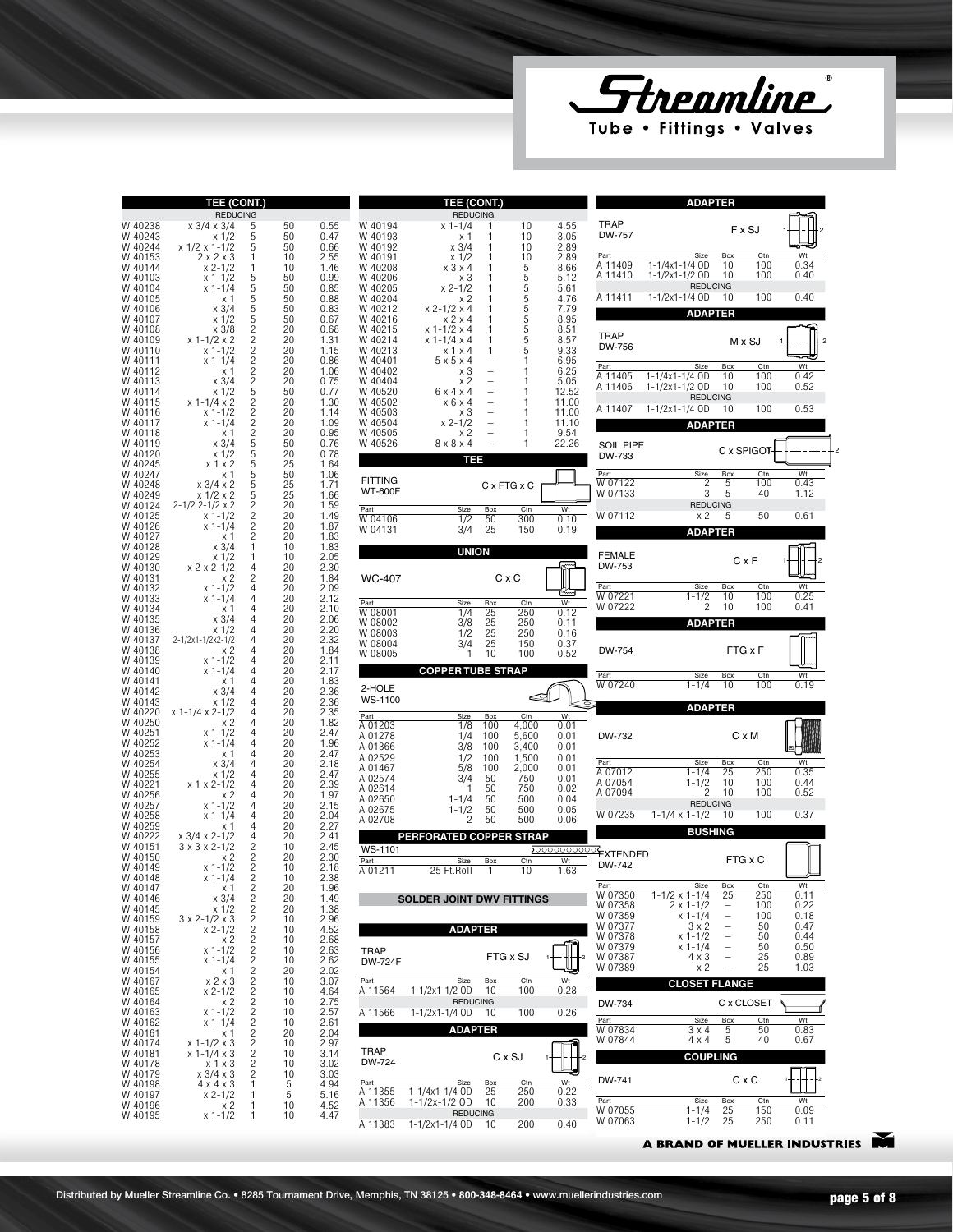Ftreamline

|                                          | <b>COUPLING (CONT.)</b>                                                               |                        |                              |                                          | 60° ELBOW                                   |                |                  |                    |
|------------------------------------------|---------------------------------------------------------------------------------------|------------------------|------------------------------|------------------------------------------|---------------------------------------------|----------------|------------------|--------------------|
| W 07072<br>W 07092<br>W 70107            | 2<br>3<br>4<br><b>REDUCING</b>                                                        | 100<br>50<br>25        | 0.13<br>0.47<br>1.03         | DW-701                                   |                                             | $C \times C$   |                  |                    |
| W 07073<br>W 07074<br>W 07094<br>W 07095 | $2 \times 1 - 1/2$<br>$x 1 - 1/4$<br>3 x 2<br>$x 1 - 1/2$<br>$\overline{\phantom{0}}$ | 100<br>100<br>50<br>50 | 0.17<br>0.18<br>0.52<br>0.52 | Part<br>W 07064<br>W 07066               | Size<br>$1 - 1/2$<br>3                      | Box<br>25<br>2 | Ctn<br>250<br>20 | Wt<br>0.35<br>0.95 |
| W 07096<br>W 70109                       | x 1-1/4<br>$\overline{\phantom{0}}$<br>4 x 3<br>-                                     | 50<br>25               | 0.70<br>0.93                 |                                          | 22-1/2° ELBOW                               |                |                  |                    |
| W 70106                                  | x 2<br><b>REPAIR COUPLING</b>                                                         | 25                     | 1.38                         | DW-703                                   |                                             | C x C          |                  |                    |
| <b>DW-741NS</b>                          |                                                                                       | C x C                  |                              | Part<br>W 07060                          | Size<br>$1 - 1/2$                           | Box            | Ctn<br>100       | Wt<br>0.27         |
| Part<br>W 07907                          | Size<br>Box<br>$1 - 1/4$<br>25                                                        | Ctn<br>225             | Wt<br>0.07                   |                                          | TEE                                         |                |                  |                    |
| W 07908<br>W 07909<br>W 07911            | $1 - 1/2$<br>25<br>$\overline{c}$<br>3<br>-                                           | 250<br>75<br>50        | 0.11<br>0.19<br>0.34         | DW-707<br>Part                           | Size                                        | CxCxC<br>Box   | Ctn              | Wt                 |
|                                          | 45° ELBOW                                                                             |                        |                              | $\overline{\mathsf{W}}$ 07500<br>W 07511 | $1 - 1/4$<br>$1 - 1/2$                      | 20<br>20       | 100<br>100       | 0.37<br>0.52       |
| DW-204                                   |                                                                                       | C x C                  |                              | W 07522<br>W 07533                       | 2<br>3<br><b>REDUCING</b>                   | 5<br>L.        | 25<br>10         | 0.85<br>2.10       |
| Part<br>$\overline{\mathsf{W}}$ 07420    | Size<br>Box<br>$1 - 1/4$<br>25                                                        | Ctn<br>250             | Wt<br>0.14                   | W 07510                                  | 1-1/2x1-<br>$1/2x1 - 1/4$                   | 10             | 100              | 0.51               |
| W 07421<br>W 07422                       | $1 - 1/2$<br>25<br>2                                                                  | 125<br>50              | 0.20<br>0.33                 | W 07512<br>W 07521                       | x1-1/4x1-1/4<br>$2 \times 2 \times 1 - 1/2$ | 10<br>5        | 100<br>50        | 0.52<br>0.75       |
| W 07423                                  | 3                                                                                     | 25                     | 0.84                         | W 07520<br>W 07524                       | $x 1 - 1/4$<br>x1-1/2x1-1/2                 | 5<br>5         | 30<br>50         | 0.68<br>0.87       |
|                                          | 45° ELBOW                                                                             |                        |                              | W 07532<br>W 07531                       | $3 \times 3 \times 2$<br>$x 1 - 1/2$        | 5<br>5         | 25<br>25         | 1.69<br>1.45       |
| (STREET)<br>DW-205                       |                                                                                       | FTG x C                |                              | W 07530                                  | $x 1 - 1/4$                                 | 5              | 25               | 0.81               |
| Part                                     | Size<br>Box                                                                           | Ctn                    | Wt                           |                                          | <b>TEST CAP</b>                             |                |                  |                    |
| W 07430<br>W 07431                       | $1 - 1/4$<br>25<br>$1 - 1/2$<br>25                                                    | 250<br>125             | 0.17<br>0.20                 | <b>DW-798T</b>                           |                                             | С              |                  |                    |
| W 07432<br>W 07433                       | $\frac{2}{3}$                                                                         | 50<br>25               | 0.32<br>0.81                 | Part<br>W 07634                          | Size<br>1/2                                 | Box<br>500     | Ctn<br>5,000     | Wt<br>٠            |
|                                          | 90° ELBOW                                                                             |                        |                              | W 07635<br>W 07636                       | 3/4<br>1                                    | 200<br>100     | 4,000<br>2,000   | 0.01               |
| DW-200                                   |                                                                                       | C x C                  |                              | W 07637<br>W 07638                       | $1 - 1/4$<br>$1 - 1/2$                      | 100<br>100     | 2,000<br>1,000   | 0.01<br>0.01       |
| Part                                     | Size<br>Box                                                                           | Ctn                    | Wt                           | W 07639<br>W 07640                       | $\overline{c}$<br>3                         | 50<br>25       | 1,000<br>250     | 0.02<br>0.04       |
| W 07400<br>W 07401                       | 1-1/4<br>25<br>1-1/2<br>20                                                            | 125<br>100             | 0.25<br>0.24                 |                                          | <b>VENT INCREASER</b>                       |                |                  |                    |
| W 07403<br>W 07404                       | $\frac{2}{3}$                                                                         | 50<br>15               | 0.71<br>1.66                 | DW-752                                   |                                             | C x TUBE       |                  | $\overline{2}$     |
|                                          | 90° ELBOW                                                                             |                        |                              |                                          |                                             |                |                  |                    |
| LONG TURN<br>D-700LT                     |                                                                                       | C x C                  | 7⊧ 2                         | Part<br>W 70112                          | Size<br>3 x 4 x 18                          | Box            | Ctn<br>6         | Wt<br>4.37         |
| Part                                     | <b>Size</b><br>Box                                                                    | Ctn                    | Wt                           | W 70111                                  | 3 x 4 x 24                                  |                | 5                | 5.90               |
| A 07209<br>A 07202                       | 1-1/2<br>5<br>5<br>2                                                                  | 100<br>40              | 0.41<br>0.62                 |                                          |                                             |                |                  |                    |
|                                          | 90° ELBOW                                                                             |                        |                              |                                          |                                             |                |                  |                    |
| <b>EXTRA LONG TURN</b><br>DW-700XLT      |                                                                                       | C x C                  | נכ                           |                                          |                                             |                |                  |                    |
| Part<br>W 07451                          | Size<br><b>Box</b><br>1-1/2<br>10                                                     | Ctn<br>50              | Wt<br>0.55                   |                                          |                                             |                |                  |                    |
| W 07452<br>W 07453                       | 2<br>5<br>3<br>2                                                                      | 25<br>10               | 1.11<br>2.28                 |                                          |                                             |                |                  |                    |
| W 07454                                  | 4                                                                                     | 5                      | 5.10                         |                                          |                                             |                |                  |                    |
| DW-203                                   | 90° ELBOW                                                                             | FTG x C                |                              |                                          |                                             |                |                  |                    |
|                                          |                                                                                       |                        |                              |                                          |                                             |                |                  |                    |
| Part<br>W 07410                          | Size<br>Box<br>$1 - 1/4$<br>25                                                        | Ctn<br>125             | Wt<br>0.26                   |                                          |                                             |                |                  |                    |
| W 07411<br>W 07412                       | $1 - 1/2$<br>20<br>2<br>-                                                             | 100<br>50              | 0.38<br>0.70                 |                                          |                                             |                |                  |                    |
| W 07413                                  | 3<br>$\overline{\phantom{0}}$                                                         | 15                     | 1.70                         |                                          |                                             |                |                  |                    |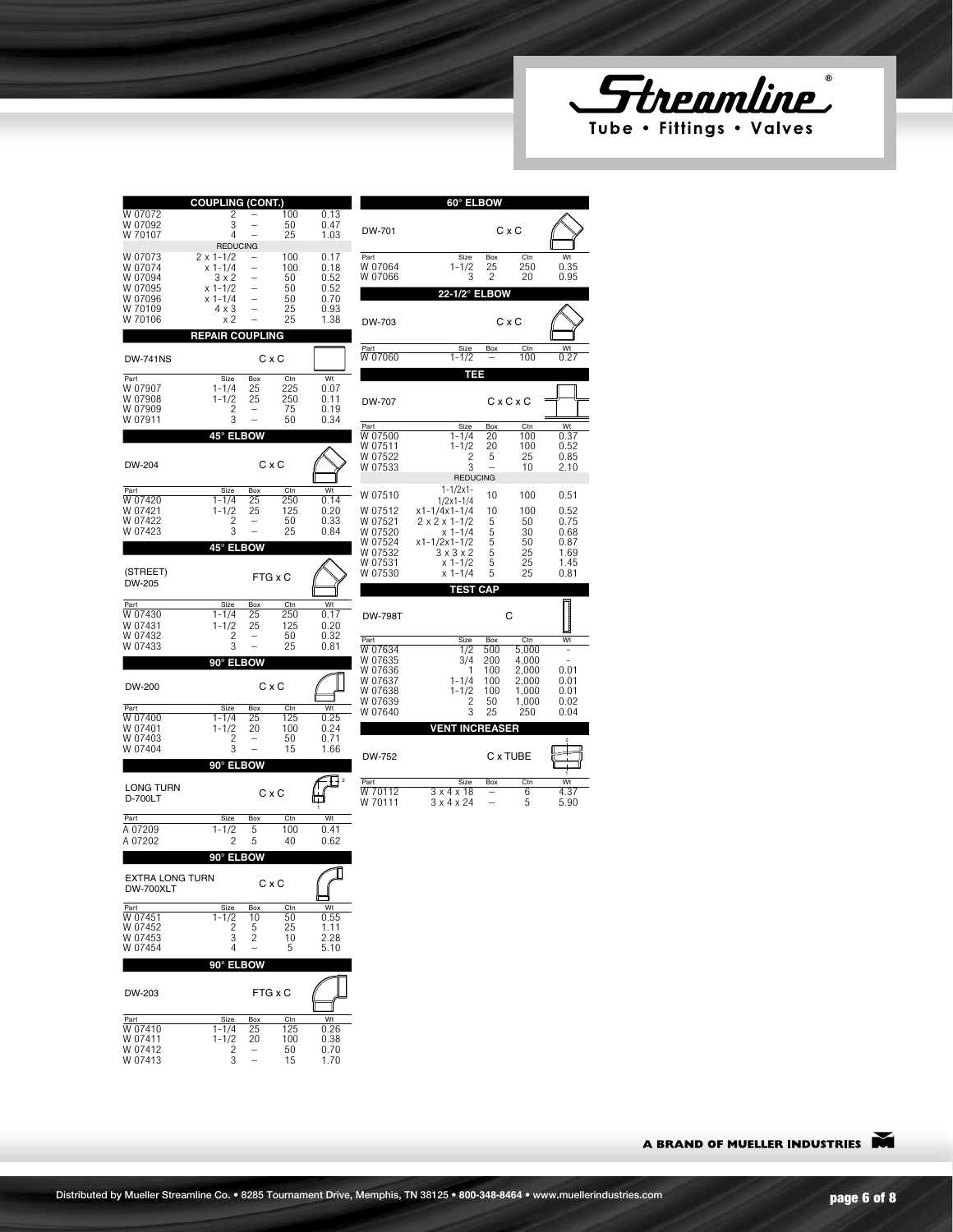

## COPPER FITTING DATA

| <b>TEMPERATURE - PRESSURE RATINGS OF SOLDER JOINTS</b> |                                                               |                                         |                |                |            |  |  |  |  |
|--------------------------------------------------------|---------------------------------------------------------------|-----------------------------------------|----------------|----------------|------------|--|--|--|--|
|                                                        | <b>SERVICE</b>                                                | STANDARD TUBE SIZE, TYPES K, L, AND M   |                |                |            |  |  |  |  |
| <b>ALLOYS USED</b><br>FOR JOINTS                       | <b>TEMPERATURE</b>                                            | WATER AND NON-CORROSIVE LIQUIDS & GASES |                |                |            |  |  |  |  |
|                                                        | °F                                                            | $1/4$ to $1$                            | $1 - 1/4$ to 2 | $2 - 1/2$ to 4 | $5$ to $8$ |  |  |  |  |
|                                                        | 100                                                           | 200                                     | 175            | 150            | 135        |  |  |  |  |
| 50 / 50 Tin Lead Solder                                | 150                                                           | 150                                     | 125            | 100            | 90         |  |  |  |  |
| Not to be used in potable water systems                | 200                                                           | 100                                     | 90             | 75             | 70         |  |  |  |  |
|                                                        | 250                                                           | 85                                      | 75             | 50             | 45         |  |  |  |  |
|                                                        | 100                                                           | 1090                                    | 850            | 705            | 660        |  |  |  |  |
|                                                        | 150                                                           | 625                                     | 485            | 405            | 375        |  |  |  |  |
| 95 / 5 Tin-Antimony Solder                             | 200                                                           | 505                                     | 395            | 325            | 305        |  |  |  |  |
|                                                        | 250                                                           | 270                                     | 210            | 175            | 165        |  |  |  |  |
|                                                        | 100                                                           | 710                                     | 555            | 460            | 430        |  |  |  |  |
|                                                        | 150                                                           | 475                                     | 370            | 305            | 285        |  |  |  |  |
| Alloy E Solder                                         | 200                                                           | 375                                     | 290            | 240            | 225        |  |  |  |  |
|                                                        | 250                                                           | 320                                     | 250            | 205            | 195        |  |  |  |  |
|                                                        | 100                                                           | 1035                                    | 805            | 670            | 625        |  |  |  |  |
|                                                        | 150                                                           | 710                                     | 555            | 460            | 430        |  |  |  |  |
| Alloy HB Solder                                        | 200                                                           | 440                                     | 345            | 285            | 265        |  |  |  |  |
|                                                        | 250                                                           | 430                                     | 335            | 275            | 260        |  |  |  |  |
| Brazing Alloys (melting at or above 1000°F)            | Pressure-temperature ratings is that of the tubing being used |                                         |                |                |            |  |  |  |  |

*Note: Ratings are those given in ASME B 16.22 "Wrought Copper and Copper Alloy Solder Joint Pressure Fittings." (a) Solder alloys are covered by ASTM Standard Specification B32. The Safe Drinking Water Act Amendment of 1986 prohibits the use of any solder having a lead content in excess of 02% for potable water systems.*

|                       | PRESSURE LOSS IN FITTINGS EXPRESSED AS EQUIVALENT LENGTH OF TUBE, FEET |                  |                     |                    |                          |                    |  |  |  |  |  |  |  |
|-----------------------|------------------------------------------------------------------------|------------------|---------------------|--------------------|--------------------------|--------------------|--|--|--|--|--|--|--|
| Normal or             | <b>Wrot Copper Fittings</b>                                            |                  |                     |                    |                          |                    |  |  |  |  |  |  |  |
| Standard<br>in Inches | 90 Degree<br>EII                                                       | 45 Degree<br>EII | Tee<br>Straight Run | Tee<br>Side Branch | Coupling                 | 180 Degree<br>Bend |  |  |  |  |  |  |  |
| 3/8                   | 0.5                                                                    | 0.5              | 0.5                 |                    |                          | 0.5                |  |  |  |  |  |  |  |
| 1/2                   | 0.5                                                                    | 0.5              | 0.5                 |                    | $\overline{\phantom{a}}$ |                    |  |  |  |  |  |  |  |
| 5/8                   | 0.5                                                                    | 0.5              | 0.5                 | 2                  |                          |                    |  |  |  |  |  |  |  |
| 3/4                   |                                                                        | 0.5              | 0.5                 | V                  |                          | $\overline{2}$     |  |  |  |  |  |  |  |
|                       |                                                                        |                  | 0.5                 | 3                  |                          | $\overline{2}$     |  |  |  |  |  |  |  |
| $  -  /4$             | $\overline{2}$                                                         |                  | 0.5                 | 4                  | 0.5                      | 3                  |  |  |  |  |  |  |  |
| $1 - 1/2$             |                                                                        | $\overline{2}$   |                     | 5                  | 0.5                      | 4                  |  |  |  |  |  |  |  |
| $\overline{2}$        |                                                                        | $\overline{2}$   |                     |                    | 0.5                      | 8                  |  |  |  |  |  |  |  |
| $2 - 1/2$             | V                                                                      | $\mathcal{S}$    | $\mathcal{D}$       | 9                  | 0.5                      | 16                 |  |  |  |  |  |  |  |
| 3                     | 3                                                                      | 4                |                     |                    |                          | 20                 |  |  |  |  |  |  |  |

A BRAND OF MUELLER INDUSTRIES